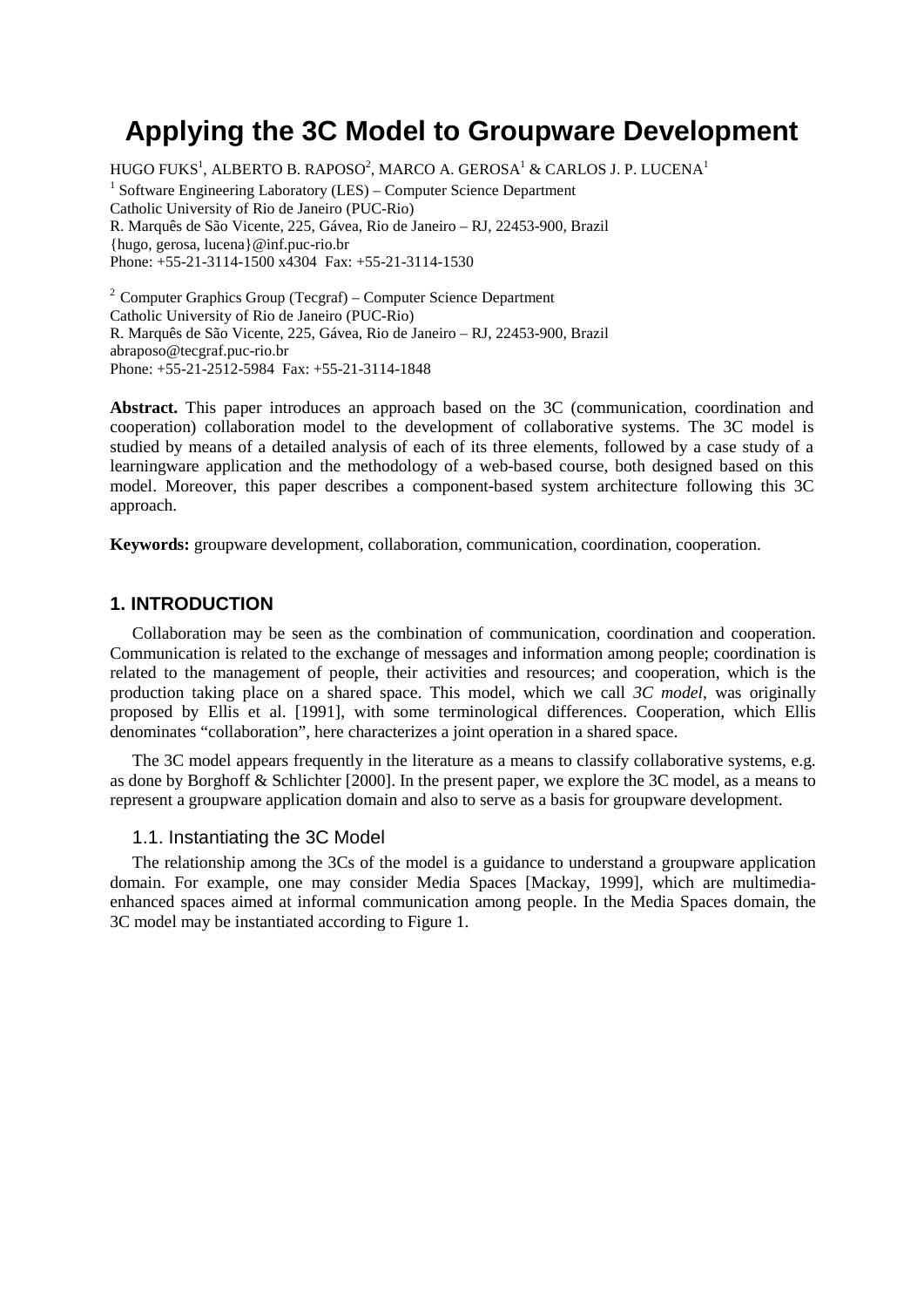

Figure 1. 3C collaboration model instantiated for the Media Space domain

The Media Space itself is the shared space. Since it is aimed at informal communication, its main goal is actually to create opportunities for informal meetings, which are coordinated by the standing social protocol, for example, by accessing the availability of remote colleagues. These meetings generate conversation, which may occur using the media provided by the system or any other available means, such as telephones.

In this paper, we are focused on another groupware domain; group work, represented in Figure 2. According to this instantiation of the 3C model, while communicating, people negotiate and make decisions. While coordinating themselves, they deal with conflicts and organize their activities in a manner that prevents loss of communication and of cooperation efforts. Cooperation is the joint operation of members of the group in a shared space, seeking to execute tasks, generating and manipulating cooperation objects. The need for renegotiating and for making decisions about nonexpected situations that appear during cooperation may demand a new round of communication, which will require coordination to reorganize the tasks to be executed during cooperation.



Figure 2. 3C collaboration model instantiated for group work

This cycle shows the iterative nature of collaboration. The participants obtain feedback from their actions and feedthrough from the actions of their companions by means of awareness information related to the interaction among participants [Gerosa et al., 2003].

#### 1.2. Groupware Development

Although the 3C model is commonly used for classifying groupware, a few attempts have been made to use it in the context of groupware implementation. A notable example is the Clover design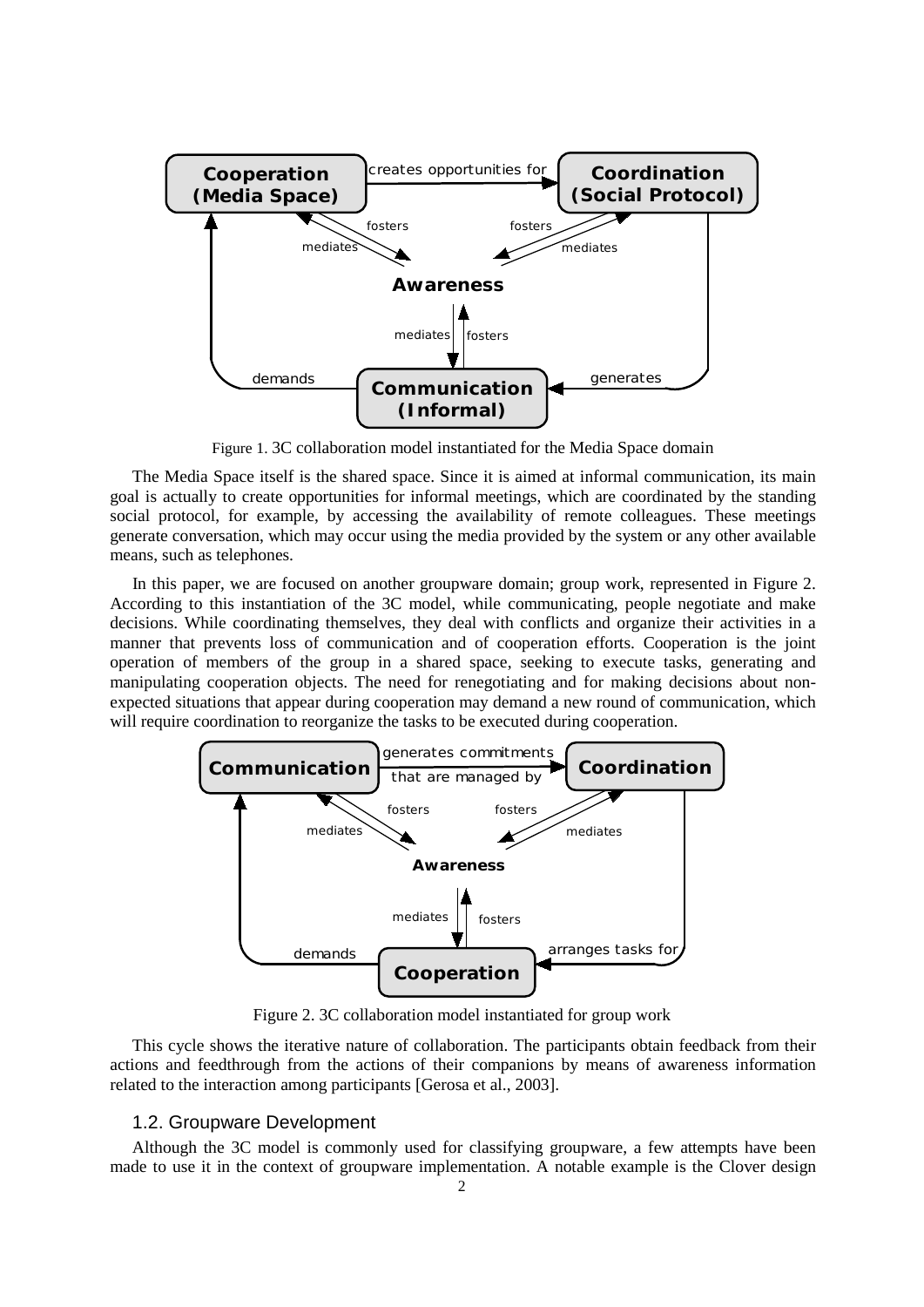model, which defines three classes of functionalities, namely communication, coordination and production (cooperation in the present paper) [Laurillau & Nigay, 2002]. These three classes of services appear in each functional layer of the model and, during the system design phase, they "must be identified and their access harmoniously combined in the user interface".

The Clover model shares the same usefulness of the 3C model in terms of groupware functional specification, because both deal with the three classes of functionalities that a groupware application may support. However, differently from the Clover model, the 3C model is here mapped to a groupware component-system architecture (Section 6).

In this paper, we show how the 3C model has been applied to the development of the AulaNet environment and to the dynamics of a course entitled Information Technology Applied to Education (ITAE), currently in its fourteenth edition. In the Section 2 of this paper, AulaNet and the ITAE course are introduced. The following sections detail each aspect of the 3C collaboration model, namely communication (Section 3), coordination (Section 4) and cooperation (Section 5), using AulaNet and the ITAE course as case study. In Section 6, design and implementation issues are discussed by means of the proposal of a component-based architecture. Finally, Section 7 concludes this paper.

#### **2. THE AULANET LEARNING ENVIRONMENT**

The manner in which people work has changed with the advent of the connected society. Accustomed to the paradigm of command and control that is taught in classrooms and widely disseminated on factory floors—or, rather, conditioned by it—, workers are not up to the new demands of the connected society. They are trained to react to clear orders, well-defined procedures and specific activities of individual preference. Their understanding of communication is vertical—memorandums come down from above and reports are sent up the line. Thus, as in a classroom, horizontal communication—communication with a shift colleague—besides being hardly well thought of is also given no technological support. Knowledge workers, on the other hand, constantly interact with their colleagues in order to carry out their tasks, creating a situation where workspaces and learning spaces converge. The organization that was imposed top-down in the command and control paradigm loses effectiveness and is replaced by one that is peer-to-peer like, where communication, coordination and cooperation predominate.

AulaNet is a freeware web-based environment for teaching and learning. It has been under development since June 1997 by the Software Engineering Laboratory of the Catholic University of Rio de Janeiro (PUC-Rio). Besides Portuguese, AulaNet is also available for download (http://www.eduweb.com.br) in English and Spanish versions.

In its first versions, AulaNet resources were subdivided into administrative, assessment and didactic services, a common approach in educational tools [Edutools, 2005]. Unfortunately, this approach led teachers who were using the environment to teach in the traditional vertical way: broadcasting information with a low degree of learner-teacher interaction and no interaction among learners at all. Collaborative learners are expected to have a high degree of interaction among themselves and with their teachers, who are supposed to act as coordinators or mediators rather than as information deliverers. Hence, the services were reorganized based on the 3C collaboration model, which is suitable to a collaborative learning approach [Fuks, 2000].

The AulaNet environment's services are currently subdivided into communication, coordination and cooperation services, as can be seen in [Figure 3.](#page-3-0) The communication services provide tools for forum-style asynchronous text discussion (*Conferences*), chat-style synchronous text discussion (*Debate*), instant message exchange between simultaneously connected learners (*Instant Messaging*) and individual electronic mail with the mediators (*Message to Participants*) and with the whole class, in a list-server style (*Message to the Class*).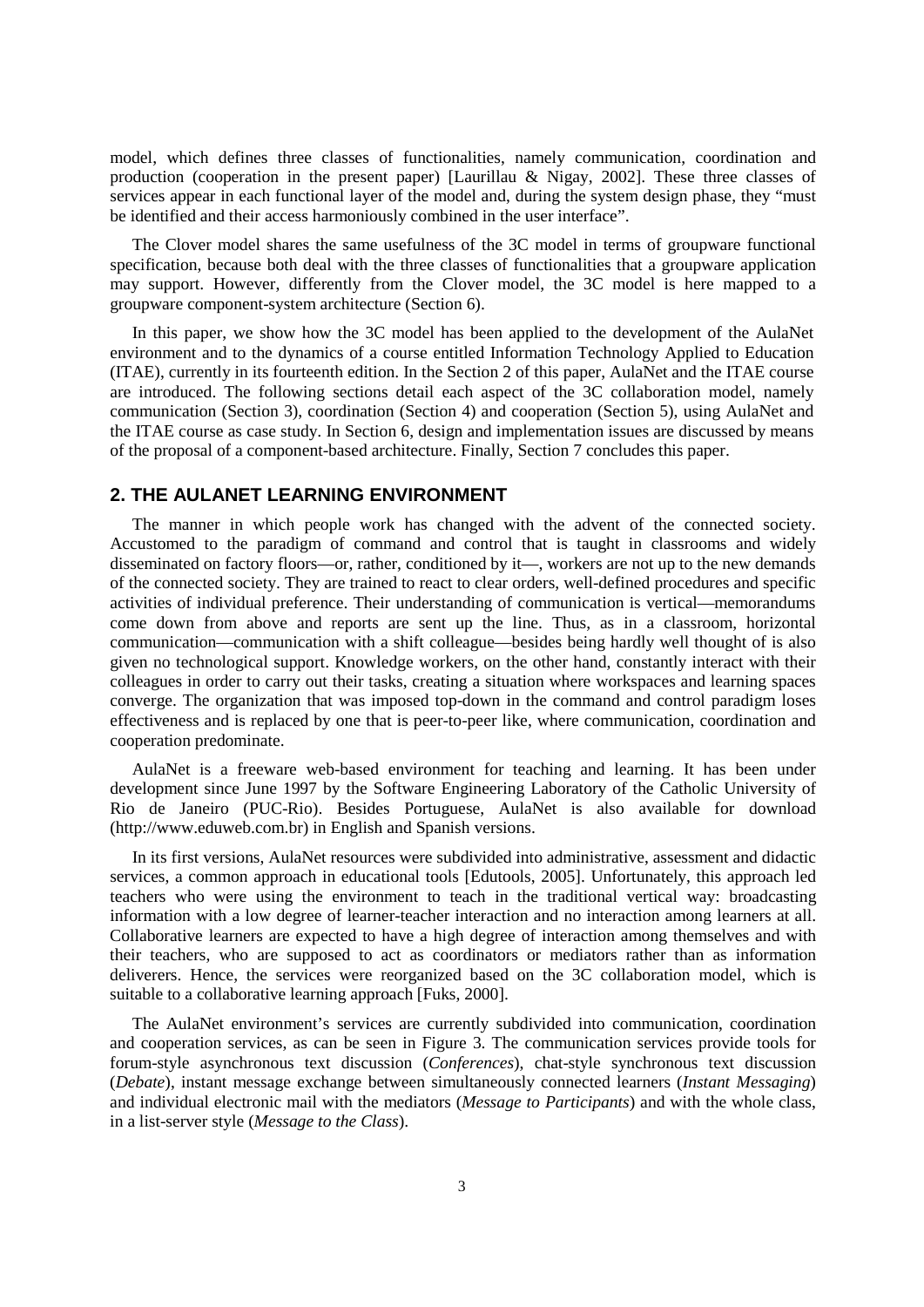

Figure 3. Classification of AulaNet services based on the 3C Model. The 3C triangle appears in Borghoff & Schlichter [2000]

<span id="page-3-0"></span>Coordination services support the management and the enforcement of group activities. In AulaNet, coordination services include tools for notification (*Notices*), evaluation (*Tasks* and *Exams*) as well as a tool that allows monitoring group participation (*Follow-Up Reports*). Cooperation services in AulaNet include *Lessons* and *Documentation*, a list of course references (*Bibliography* and *Webliography*) and course co-authoring support, both for teachers (*Teacher Co-Authoring*) and for learners (*Learner Co-Authoring*).

The Information Technology Applied to Education (ITAE) course has been taught since 1998 as one of the courses of the Computer Science Department at PUC-Rio entirely online, using the AulaNet environment.

The course's methodology was envisaged to change the behavior of students who used to be passive receivers into learners who actively generate knowledge. This process seeks to lead learners to look for their own sources of information, to deal with information overload and to collaboratively turn information into knowledge. Learners are graded for their contributions that add value to the group and not only for their individual activities [Fuks et al., 2002].

In the first part of the course, learners study the contents according to the weekly topic, watching the contents present in the course repository, and discussing the topic asynchronously in the AulaNet *Conference* service and synchronously in the *Debate* service [\(Figure 4\)](#page-4-0). In the ITAE course, learners conduct the discussion in these services. Learners take turns performing the Conference Leader and Debate Moderator roles throughout the course. All learners are expected to contribute, discussing arguments with their colleagues, developing and refining new concepts, and having their work observed, commented upon and evaluated by their peers [Benbunan-Fich & Hiltz, 1999].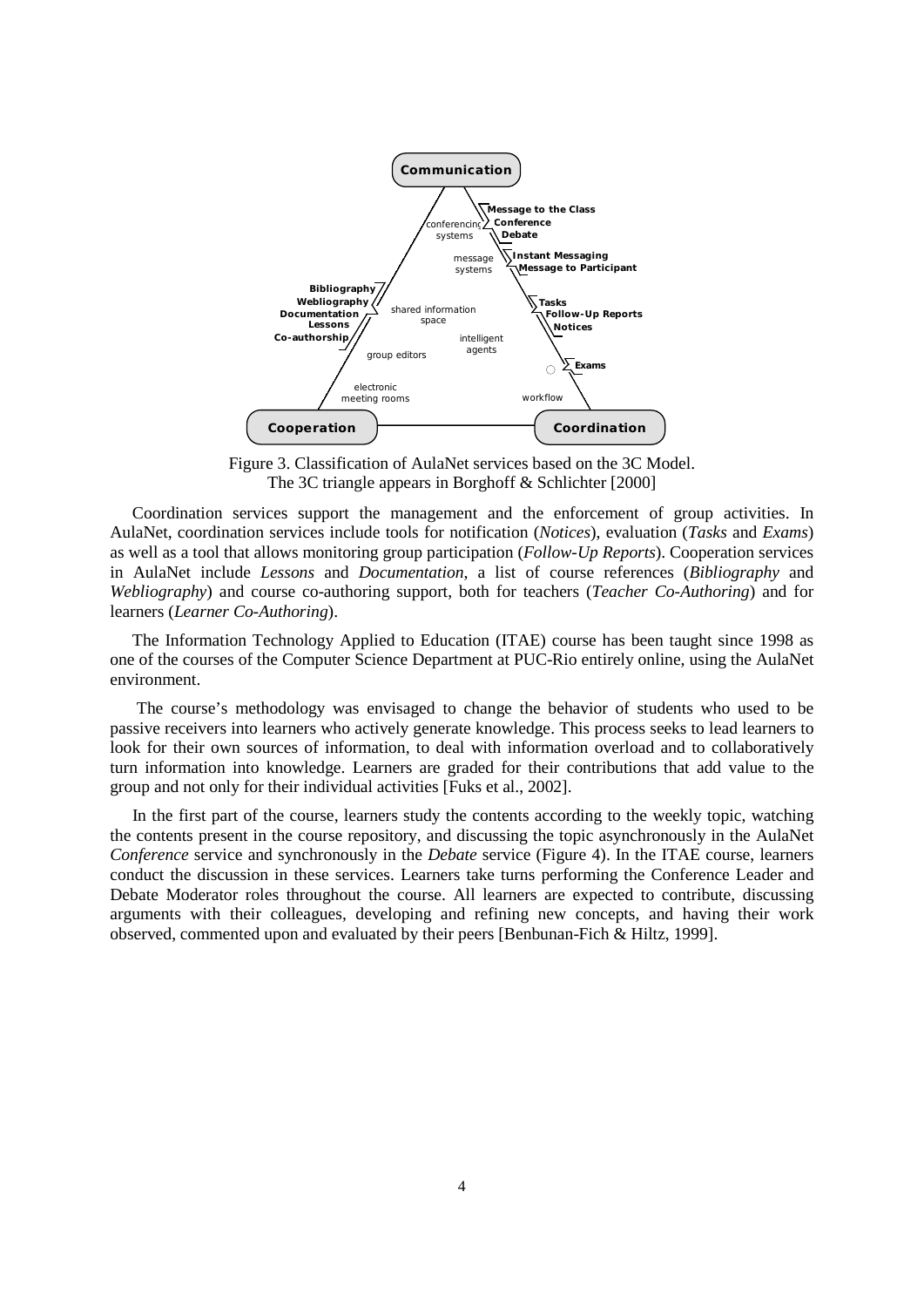

Figure 4. Portion of dialogue from the (a) *Conference* and (b) *Debate* services.

<span id="page-4-0"></span>In the second part of the course, learners develop educational multimedia interactive contents, working in small groups of two or three that are formed according to the profiles they previously submitted. Based on this information, AulaNet suggests group formations that best satisfy the criteria defined by mediators (degree of skill, interest and competency) [Cunha et al., 2003]. After the initial submission, a period of collaborative peer review begins. Members of at least three other groups evaluate each group's content. This evaluation takes place asynchronously in *Conferences* created specifically for this purpose, where learners discuss problems they found in the prototypes. Once this period is over, groups are given a new deadline to present a revised version that incorporates the contributions of their colleagues.

Further detail about the course and the AulaNet environment is given in the following sections based on a case study for communication, coordination and cooperation.

## **3. COMMUNICATION: ARGUMENTATION FOR ACTION**

In the command and control paradigm, communication is considered successful when the sender is informed that the receiver received the message. On the other hand, the success of communication in the collaboration paradigm entails the understanding of the message by the receiver. The only way to obtain indications about the receiver's understanding is by observing his actions and reactions, since they are guided by commitments assumed during communication. The receiver reads the message and interprets it, changing his knowledge and commitments in a certain way. That will prompt him to reason about the new acquired knowledge and react. This way, sender and receiver move into an argumentation process in which they reason about their actions [Schön, 1983].

The designer of a communication tool defines the communication elements that will define the communication channel between the interlocutors, taking into consideration the specific usage that is being planned for the tool (time, space, purpose, dynamics and types of participants) and other factors such as privacy, development and execution restrictions, information overload, etc. Then, these elements are mapped onto software components that provide support to the specific needs. These elements are presented below and, in Section 6, their corresponding software components are presented.

The first communication element that must be considered is the choice of **media**. They can be textual, spoken, pictorial (when images are used as part of the discourse, as it occurs with emoticons) or gestured, e.g., in a video or avatar form. The media adopted restrict and influence the vocabulary used in the conversation, which is also influenced by the context (e.g., the participants' culture, language and background).

The **transmission mode** defines whether the information is transmitted in blocks or continuously. In an audio or videoconference and in some chat tools (e.g., Unix talk) the information is transmitted continuously as it is generated. In asynchronous and in other chat and messenger tools the information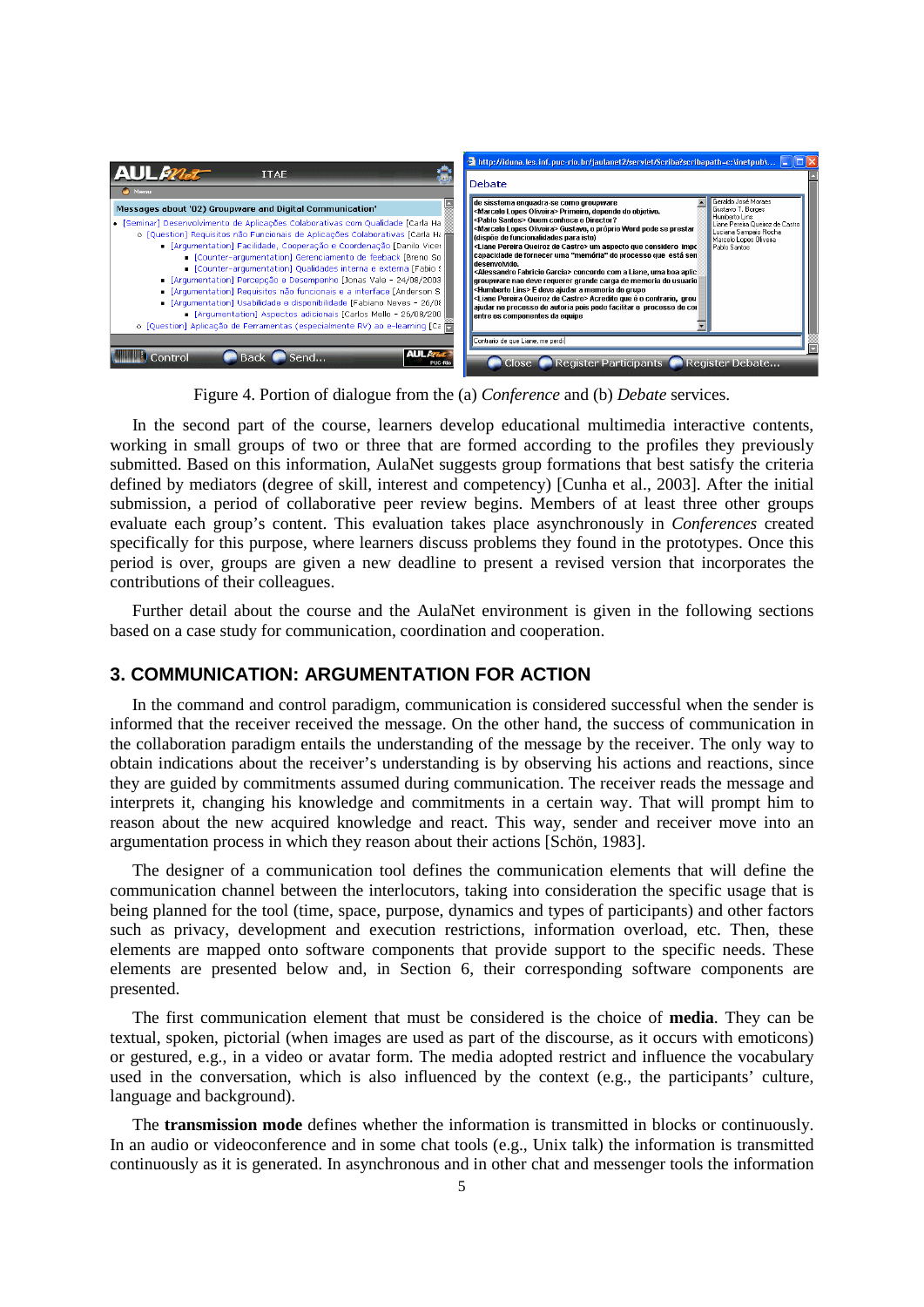is transmitted in blocks: the author edits the message and it is only sent with an explicit command. Asynchronous communication tools are used when one wants to enhance reflection by the interlocutors, since they will have more time before they act, while synchronous tools are used for communication bursts. **Restrictions policy** is another communication element. For example, it is possible to restrict the text's size, characters allowed, bit rate (for video and audio), allowed vocabulary, etc. These restrictions are used in some tools to reduce information overload and to save bandwidth.

**Meta-information** complements the information being transmitted in the body of the message. Common meta-information available in communication tools are the subject of the message, its date, priority and category. **Category** can be used to define the semantics of the conversation. The sender selects a category from a pre-defined set when posting a message. The semantics of the categories should be known by all interlocutors as a means to enforce dialog dynamics, detect conflicts, identify task resolution and organize information [Gerosa et al., 2001].

**Conversation structure** defines how messages are structured, which can be in a linear, hierarchical or network form. The conversation structure makes the relations between messages, which are usually implicit within the text, visually explicit, as can be seen in [Figure 5.](#page-5-0)



Figure 5. Examples of conversation structure

<span id="page-5-0"></span>The linear form is used when there are not so many message interconnections, the chronological order of the messages is relevant and fluency in the conversation is desired [Kirschner et al, 2003]. Hierarchical structuring is appropriate when the relationships between messages, such as questions and answers, need to be quickly identified. However, as there is no way to link messages from two different branches, the tree can only grow wide and, thus, the discussion takes place in diverging lines [Stahl, 2001]. Network structuring can be used to seek convergence in the discussion.

**Conversation paths** can be used to restrict the possible directions the conversation can take. An example of a communication tool with conversation paths is the Coordinator [Winograd & Flores, 1987], in which some conversation stages and paths are defined. Conversation can only flow through the pre-defined paths. Conversation paths formalize the conversation and it is not recommended when fluency is desired.

In order to provide proper support to communication, the designer should also take into account coordination and cooperation elements. Coordination elements deal with access policies to the communication channel, while cooperation elements deal with information rendering and registration. These elements are discussed in Sections 4 and 5. In the following section, communication elements are illustrated within the AulaNet environment.

## 3.1. Communication in the ITAE course

In a learning situation it is particularly important to align the arguments of the learners in order to promote a common body of knowledge. During the argumentation process, learners have to attack and defend concepts, and collect and validate information that supports or goes against them. In the ITAE course ideas, viewpoints and arguments are expressed and understood without necessarily reaching a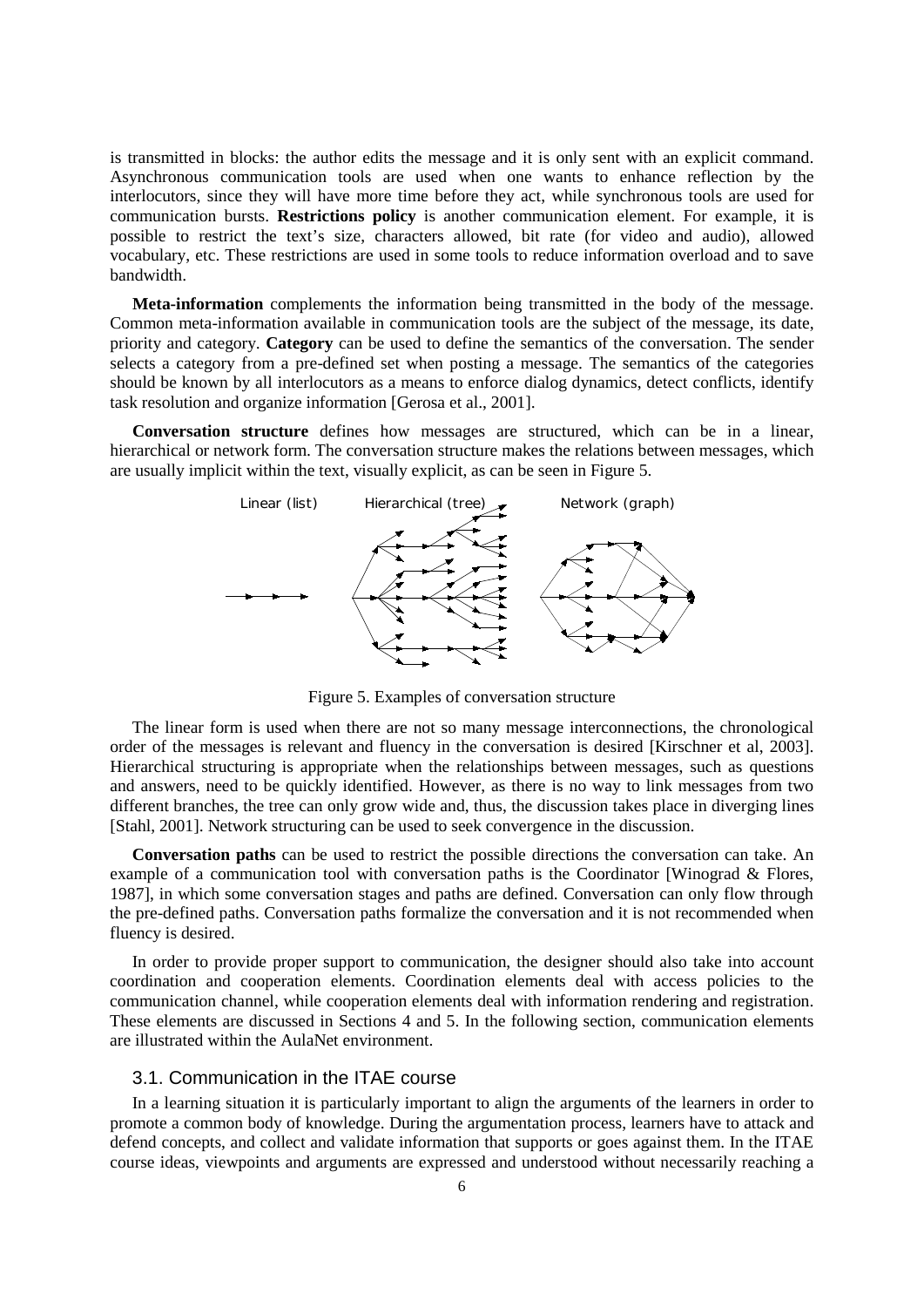single solution for the questions or arriving at agreement or consensus. It is expected that the learners' arguments differ and that the learners are mature enough to accept the positions and the arguments of others, learning something from them. In the ITAE, argumentation that is generated from the confrontation between different ideas is valued. It is expected that learning derives from these arguments and the respective aligning of ideas and not from harmonization and consensus.

Typical workers were not taught to deal with the variety of media available in the Internet and normally use written language to communicate and share information. In order to focus their attention on the content of the *Conference* discussion, only textual **media** is used. Moreover, in the last part of the course, while preparing the interactive multimedia educational content, learners act as designers, writers, actors, directors, cameramen etc.

The *Conference* service, which is an asynchronous communication service, uses a hierarchical **conversation structure** and is used in ITAE to discuss the course's subjects in greater depth. The hierarchical structuring of the messages makes it possible to organize the discussion in threads, thus preventing a message from one sub-topic from mixing with those of another one.

The *Conference* service uses subject, date and category as **meta-information**. The author of the message chooses the **category** that is most appropriate according to the content being developed, providing a semantic aspect to the relationship between messages. The categories adopted in the ITAE conferences were originally based on the IBIS' node types [Conklin, 1988]. Currently, the categories being used are: Seminar, for the root message of the discussion; Question, Argumentation, Counter-Argumentation and Clarification. [Figure 6](#page-6-0) presents a portion of a dialogue from a conference showing numbered messages mapped to a tree.



Figure 6. Tree derived from a conference with the message categories.

<span id="page-6-0"></span>Categories clearly help to understand the relation between messages without having to inspect their content, thus complementing the information provided by the message structure and helping to identify the direction that the discussion is taking. For example, in a tree or a branch that only contains argumentation messages, there is no confrontation of ideas taking place, while an excessive number of counter-argumentations may indicate that the group has got into a deadlock or there may be interpersonal conflicts taking place [Gerosa et al., 2004].

The hierarchical structure is also useful to provide indications about the evolution of the class and to identify discussions that moved out from the expected pattern. For example, in the resulting trees presented in [Figure 7,](#page-7-0) it is possible to observe the declining interaction in the 2002.1 edition of the ITAE course. In the first four conferences of this edition, the average level of the tree was 3.0 and the percentage of unanswered messages (leaves) was 51%; in the last four conferences, the average tree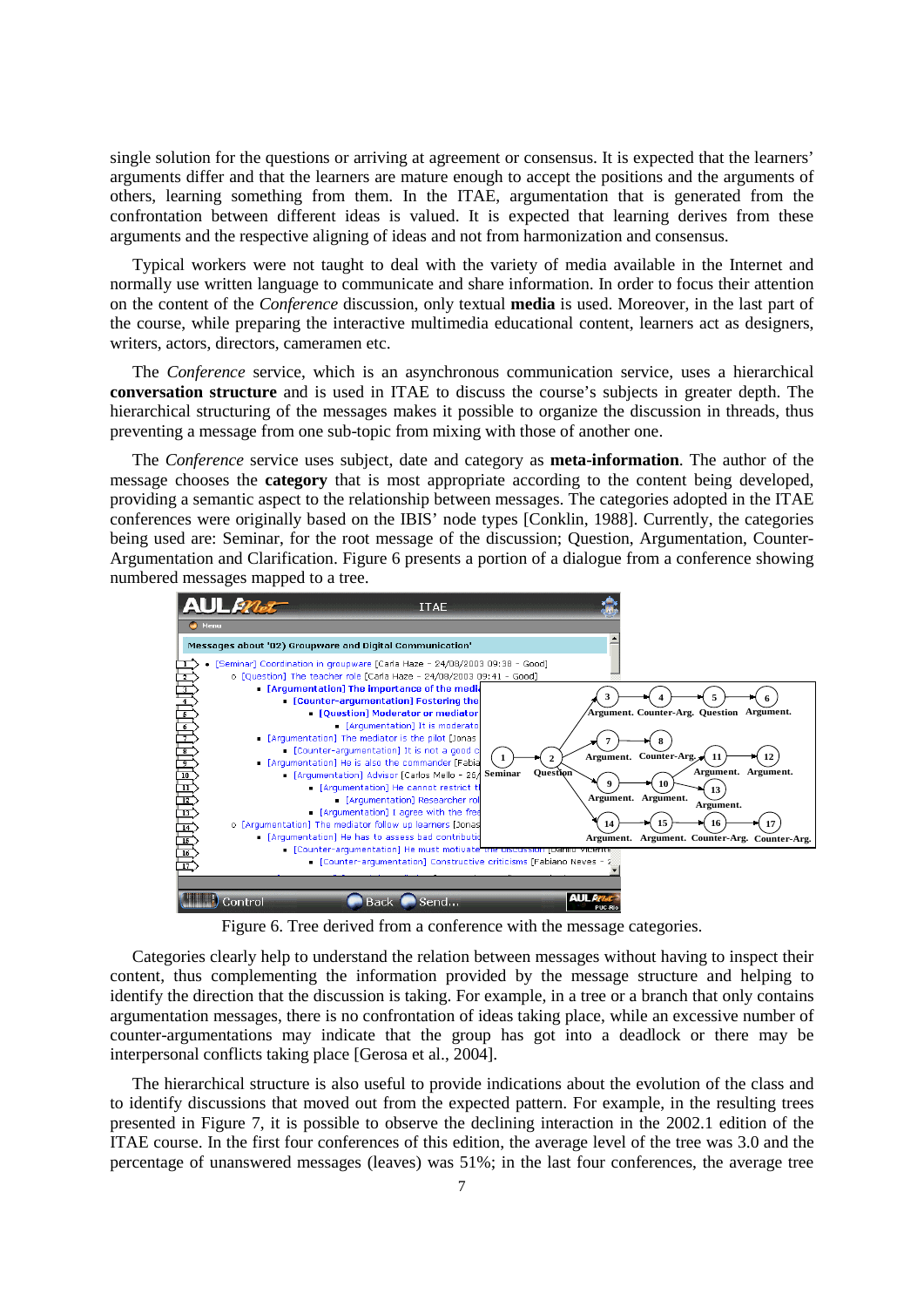level was 2.8 and the number of leaves was 61%. This illustrates that the conversation structure is useful to detect undesired characteristics, such as the low level of the trees and high number of leaves, which, in this case, indicate a low level of interaction among learners.



Figure 7. Conversation structure of some ITAE conferences.

<span id="page-7-0"></span>[Table 1](#page-7-1) summarizes the mapping of the communication elements used in the AulaNet communication services.

| <b>Communication</b><br><b>Element</b> | <b>Service</b>      |                |                   |               |                          |
|----------------------------------------|---------------------|----------------|-------------------|---------------|--------------------------|
|                                        | <b>Message to</b>   | Message to the | <b>Conference</b> | <b>Debate</b> | <b>Instant</b>           |
|                                        | <b>Participants</b> | <b>Class</b>   |                   |               | <b>Messaging</b>         |
| Media                                  | Textual             | Textual        | Textual           | Textual       | Textual                  |
| Conversation                           | Hierarchical        | Linear         | Hierarchical      | Linear        | Linear                   |
| structure                              |                     |                |                   |               |                          |
| Category                               |                     | Available      | Available         |               | $\overline{\phantom{0}}$ |
| Meta-information                       | Subject, date       | Subject, date  | Subject, date     | Time          | $\overline{\phantom{0}}$ |
| Conversation paths                     |                     |                |                   |               | $\overline{\phantom{0}}$ |
| Transmission mode                      | In blocks           | In blocks      | In blocks         | In blocks     | In blocks                |
| Restrictions policy                    |                     |                |                   |               |                          |

Table 1. Communication elements used in the AulaNet communication services.

<span id="page-7-1"></span>In the last part of the course, the *Conference* service is used to peer-evaluate the prototypes produced by each group. Learners negotiate among themselves the revisions that are necessary to the prototypes and then each group produces a final version taking into consideration the commitments assumed. *Message to Participant*, *Message to the Class* and *Instant Messaging* are communication services used with the purpose of coordinating people.

## **4. COORDINATION: ACTION PLANNING**

Coordination may be viewed as the link connecting the other two C's in order to enforce the success of collaboration. This is more clearly observed when we analyze the elements that need to be coordinated, namely people, resources and tasks. The coordination of people, for example, is deeply related to communication and context. The coordination of resources, on the other hand, is related to the shared space (i.e., cooperation). For this reason, coordination aspects also appear in the discussion about the other C's of the model. In this section, we focus on the coordination of tasks.

Coordination involves the pre-articulation of the tasks, their management and post-articulation. Pre-articulation includes actions that are necessary to prepare collaboration, which are usually concluded before cooperation begins, such as the identification of goals, the mapping of these goals into tasks, the selection of participants and the distribution of tasks among them. The post-articulation stage occurs after the end of the tasks and involves the evaluation and analysis of tasks and the documentation of the collaborative process. The management of the tasks being carried out consists in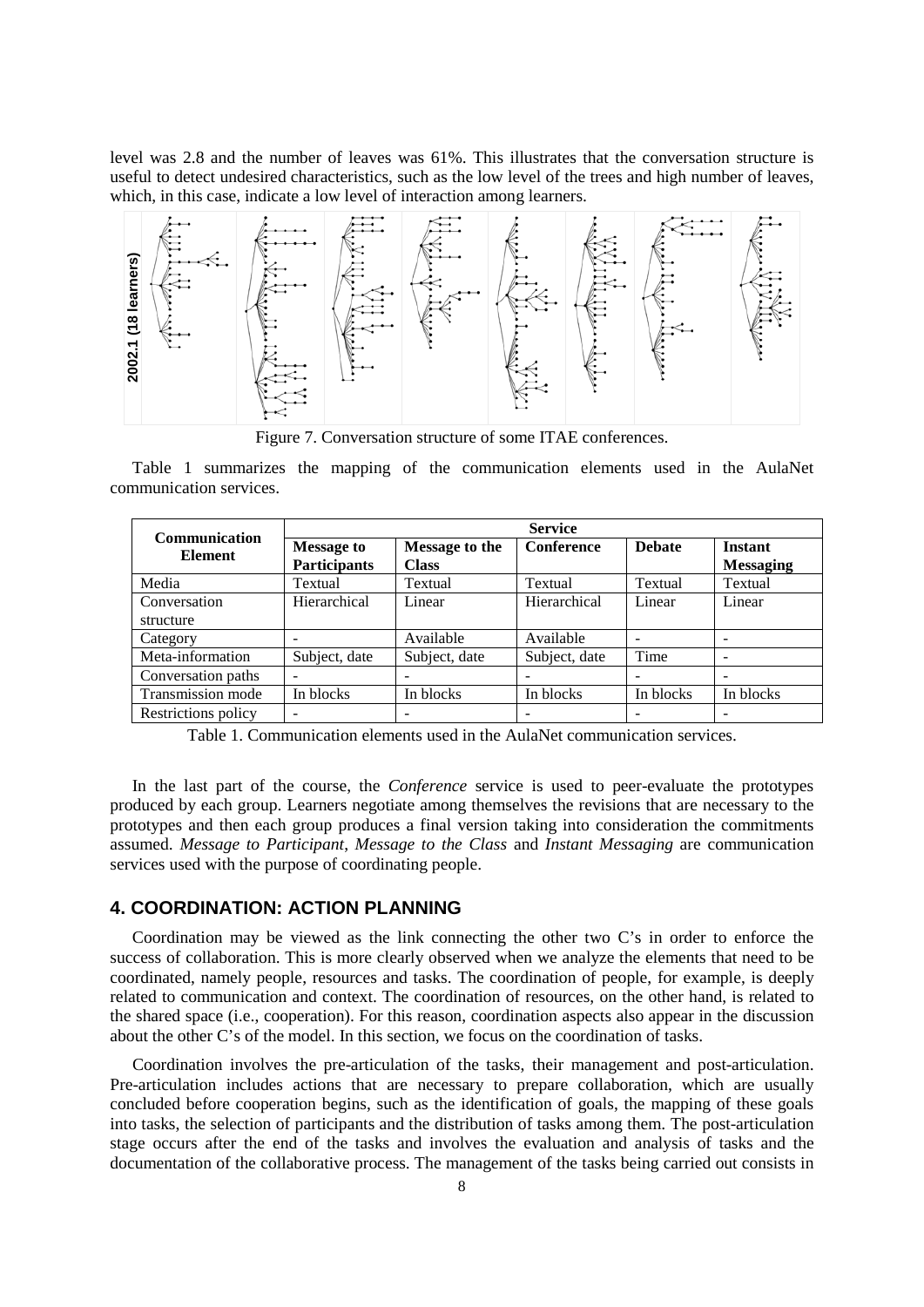managing interdependencies between tasks that are carried out to achieve a goal [Malone & Crowston, 1990].

Some computer-supported collaborative activities, the so-called *loosely integrated* collaborative activities, such as those in chats or audio and videoconferences, are deeply associated with social relations and are generally satisfactorily coordinated by the standing social protocol, which is characterized by the absence of any computer-supported coordination mechanism—"a specialized software device, which interacts with a specific software application so as to support articulation work" [Schmidt & Simone, 1996]—among the tasks, trusting the users' abilities to mediate interactions. Coordination, in these situations, is contextually established and strongly dependent on mutual awareness. Through awareness information, the participants detect changes in plans and understand how the work of their colleagues is getting along: what was done, how it was done, what needs to be done until it is finished, what are the preliminary results, etc. [Gutwin & Greenberg, 2002] [Dourish & Belloti, 1992].

However, there are also the so-called *tightly integrated* collaborative activities, whose tasks are highly interdependent, as the name suggests. They require sophisticated coordination mechanisms in order to be supported by computer systems. The great challenge in designing coordination mechanisms in groupware is to achieve flexibility without losing the regulation, which is necessary in some situations in which the social protocol is not enough. The system should not impose rigid work or communication patterns, but rather offer the user the possibility to use, alter, or simply ignore them. Thus, coordination flexibility and accessibility should be pursued by groupware designers. Flexibility is related to the possibility of dynamically allowing redefinition and temporary modifications in the coordination scheme. Accessibility is related to exposing the coordination mechanisms to system users rather than having them deeply embedded in the system's implementation.

Coordination can take place on the temporal and on the object levels [Ellis & Wainer, 1994]. On the temporal level, coordination defines the sequence of tasks that makes up an activity. On the object level, coordination describes how to handle the sequential or simultaneous access of multiple participants through the same set of cooperation objects.

Temporal interdependencies establish the relative order of execution between a given pair of tasks. In the model used in this paper, the set of temporal interdependencies extends the temporal relations defined by J. F. Allen [1984]. A task's time interval is characterized by two events, which in turn are associated with time instants. The first event is the initial time of an interval A, denoted *ia*, and the other event is the final time of the same interval, denoted *fa*, always with *ia<fa*. To avoid different interpretations of a single interdependency in Allen's model, some additional operators were defined [Raposo & Fuks, 2002].

The first adaptation deals with active and passive interpretations by means of two operators: *enables* and *forces*. Suppose, for example, that an interdependency establishes that tasks A and B start and finish at the same instant, and task A is ready to begin. This situation may be interpreted in two different ways. In the passive interpretation, the execution of task A is blocked until task B is ready. In the active interpretation, the beginning of task A forces the start of task B to ensure that the interdependency will be observed. The *enables* operator represents the passive interpretation, while *forces* represents the active one. These operators may be applied to the initial and final instants of each interdependent task.

In a different situation, suppose that task A occurs before task B, and task B is ready but task A is not. The coordination mechanism may block task B until the end of task A, or it may allow the execution of task B, blocking future executions of task A, which would violate the relation. To deal with this situation, it was necessary to create the *blocks* and *unblocks* operators. For example, the relation *ib blocks ia* imposes a restriction to the execution of task A, which may no longer be executed if task B has already started its execution.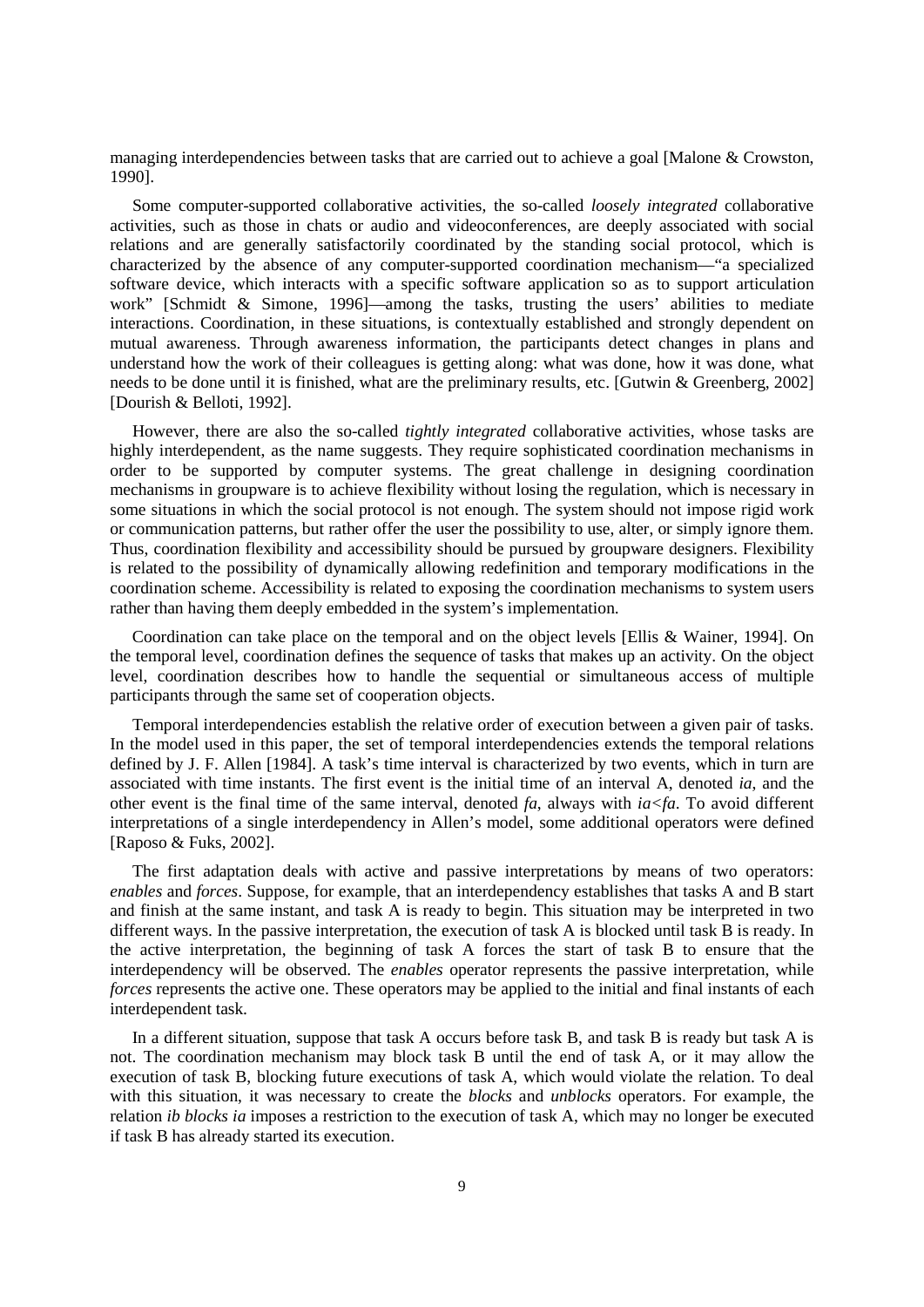#### 4.1. Coordination in the ITAE course

ITAE's learning activities exemplify a typical situation that requires pre- and post-articulation to define and refine the coordination itself. ITAE has been continuously evolving based on the feedback provided in previous editions. Learning activities that had been planned in advance for an edition were analyzed and afterwards reformulated in the light of the results obtained in that edition.

[Figure 8](#page-9-0) shows the sequence of tasks planned for the ITAE course. After the initial introductions, there are eight topics for content studies, each of them comprising content reading, asynchronous conference and synchronous debate. Finally, there is the content-generation activity, which is also subdivided into three sub-tasks, and the course finalization, when the final grade is announced.



Figure 8. ITAE flow of activities

<span id="page-9-0"></span>[Figure 9](#page-10-0) presents the expanded coordination protocol for the weekly conference. This collaborative learning activity involves three roles. The mediators select the learner who will be the Conference Leader during that week and initializes the conference session. The Leader must then submit the seminar message to the conference and post a number of questions for discussion. Learners post messages developing an argumentation about the questions proposed. The mediators, who also finalize the session, evaluate each one of the messages.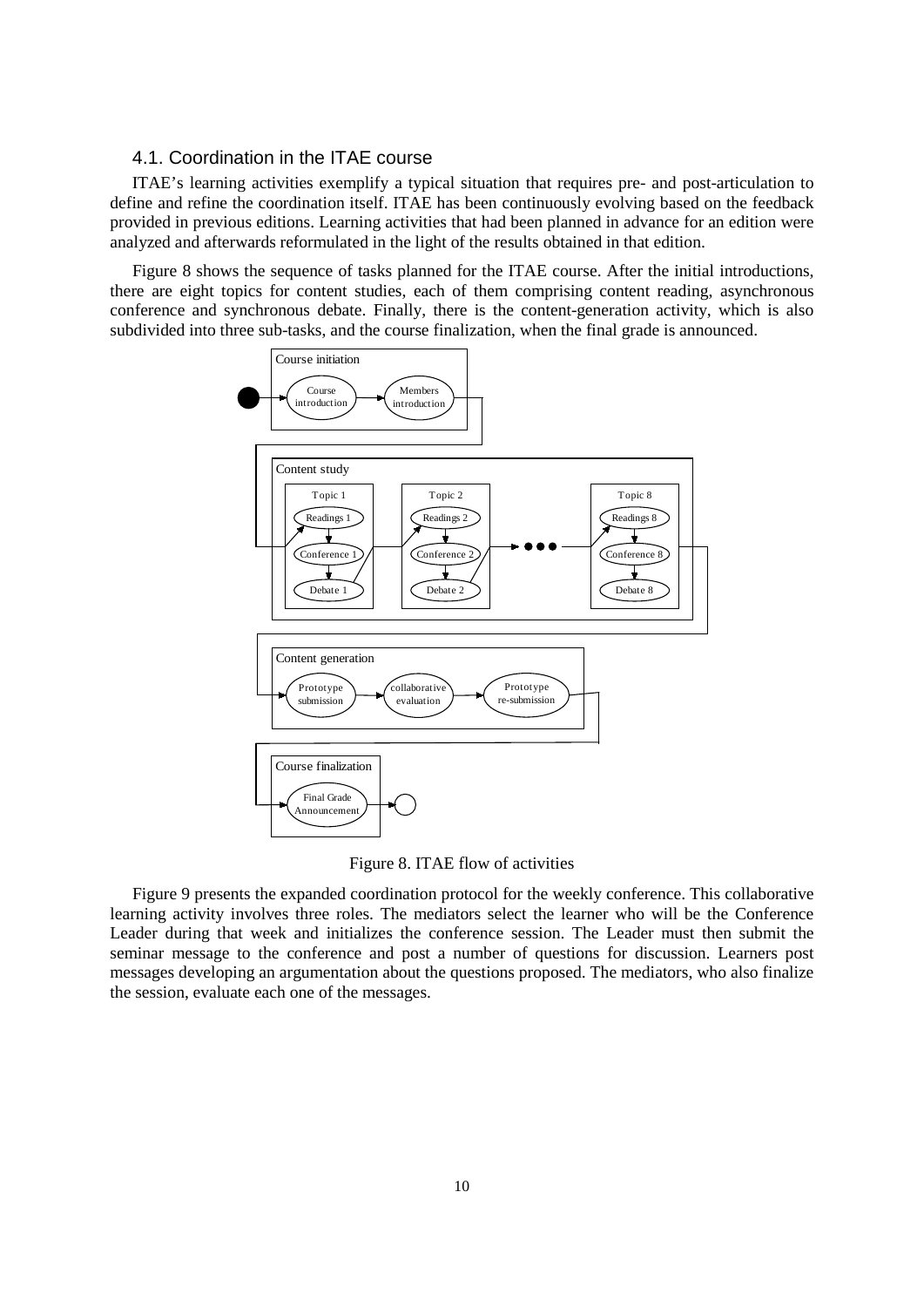

Figure 9. ITAE conference coordination protocol

<span id="page-10-0"></span>The interdependencies among the tasks presented in [Figure 9](#page-10-0) are expressed by the *enables*, *forces*, and *blocks* operators. The selection of the Conference Leader, for instance, enables the session's initialization, meaning that the mediators cannot initialize a session without previously selecting a Leader; however, the selection of the Leader does not force the mediators to initialize a session. The same relation takes place between the Leader's question submission and learners' message submission. Learners are not able to submit messages before the Leader's questions, but these questions do not force learners to submit messages. Although the non-participation of a learner may have a negative impact on her degree, it does not necessarily harm the procedural flow of the conference. The *forces* operator is used, for example, to ensure that the session's initialization by the mediators force the Leader to submit her seminar, followed by questions. The *blocks* operator is used in [Figure 9](#page-10-0) indicating that learners cannot submit messages after the mediators finalize the conference session.

The tasks that learners have to perform during the conference are reading and posting messages that constitute arguments, answer an argument or prepare a rebuttal. The interdependencies among theses tasks are characterized by the schedule and the proper order of the messages. It is up to the mediators to enforce the correct use of categories in the messages and their correct positioning.

To avoid contributions that do not add value to the group, each message is individually assessed and commented upon. Follow-Up reports make clear who is not participating or who is participating at an inadequate level. The problems detected in a contribution are commented in the message itself, generally visible to the entire class to enable learners to understand where they have room to improve and what they have gotten right [Fuks et al, 2002]. This also helps to ensure the netiquette and the use of a common language.

Previous editions of the ITAE course have taught us that most of the content should be self-studied and that most of the discussion should be conducted asynchronously in order to enhance reflection. However, by reducing the time pressure to respond, it is easier for a learner to drop out of the group [Graham et al, 1999]. Each conference session lasts 50 hours: from 12 noon Monday to 2 pm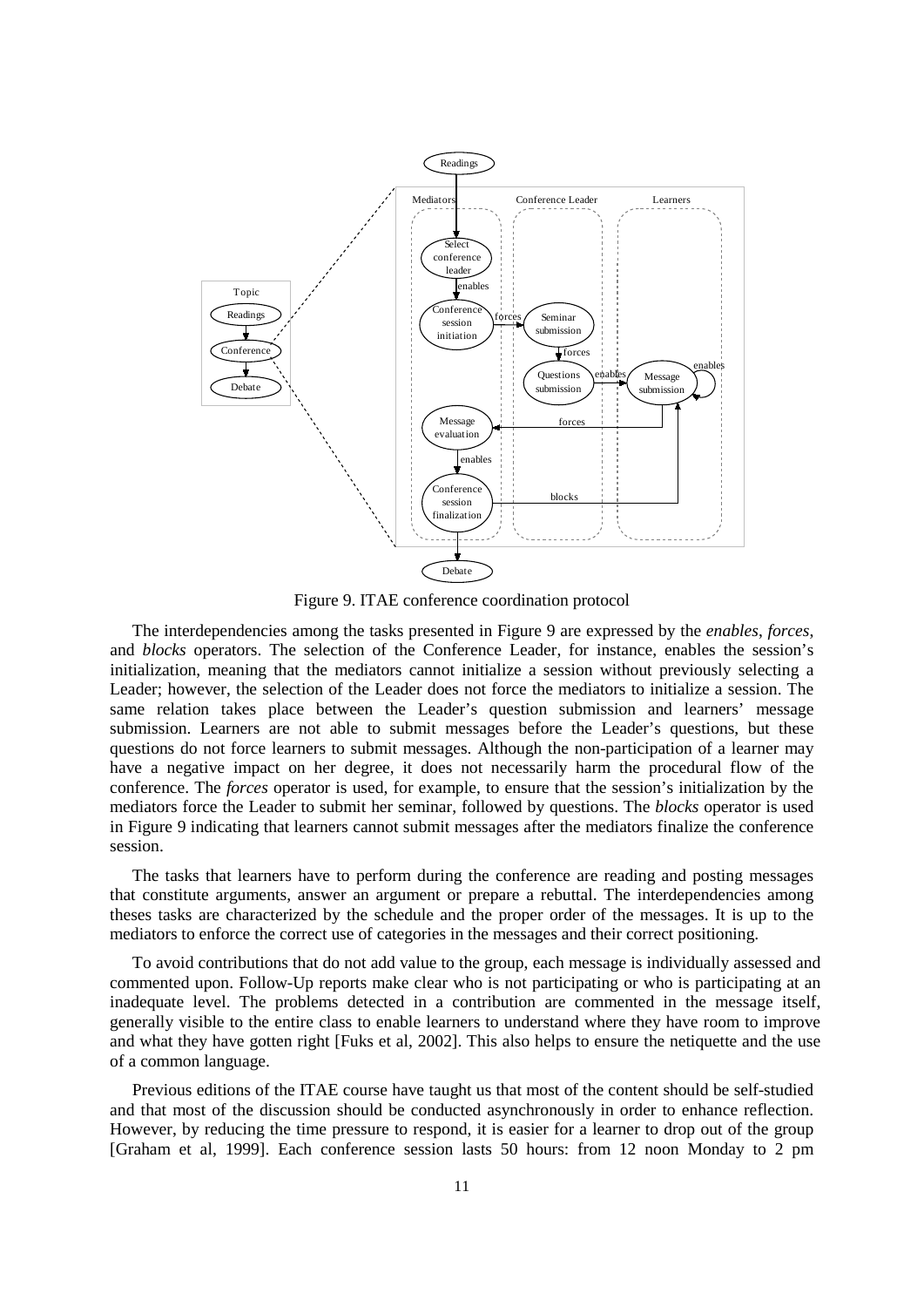Wednesday. Until the 2003.2 edition, there was a burst during the last five hours of the conference. In some cases, more than 50% of the messages were sent during this period. This phenomenon of students waiting until the last possible moment to carry out their tasks is well known and has been dubbed "Student Syndrome" [Goldratt, 1997]. The act of sending contributions near the deadline disturbs in-depth discussions, for those last-minute messages will neither be graded nor be answered during the discussion.

In order to avoid this unwelcome behavior mediators have to encourage the earlier sending in of contributions. Unfortunately, our experience with this course has shown that this encouragement does not work. In the 2004.1 edition, the following experiment was conducted. The last 4 conferences had a different assessment rule than the first 4 conferences, this different assessment being that if until the 25th hour the learners had not sent half of the expected amount of messages, the grade of all the messages sent during the following 25 hours would be divided by 2.



Figure 10. Average hourly rate of messages in conferences

<span id="page-11-0"></span>In [Figure 10b](#page-11-0), the chart does not show the  $50<sup>th</sup>$  hour message burst, which indicates that the rule has worked. The percentage of messages sent during the last 5 hours of conference fell from 33% in the first half of the course to 13% in the second half. Nevertheless, there are lower  $25<sup>th</sup>$  and  $50<sup>th</sup>$  hour peaks. However, now mediators and learners have room to access and answer the first batch of messages. The same can be seen in [Figure 10c](#page-11-0), where all 8 conferences of the 2004.2 edition were assessed based on the aforementioned rule. In this edition, an average of 18% of the messages was sent during the last 5 hours.

Communication and coordination, although crucial, are not enough: "it takes shared space to create shared understandings" [Schrage, 1995]. Given that coordination is required to manage the tasks, according to the 3C model it is also necessary to provide a shared workspace where cooperation will take place. In the specific case of ITAE, where knowledge production is the main goal, the example for shared space is the *Conference* service; another choice would be the *Debate* service.

## **5. COOPERATION: PRODUCTION IN THE SHARED WORKSPACE**

Cooperation is the joint operation during a session within a shared workspace. Group members cooperate by producing, manipulating and organizing information, and by building and refining cooperation objects, such as documents, spreadsheets, artwork etc. The shared workspace provides a number of tools for managing these artifacts, such as the recording and the recovery of previous versions, access control and permission. By recording the information exchanged, the group is able to count on collective memory, which can be consulted whenever necessary to recover the history of a discussion or the context in which a decision was made.

There are a number of tools in the literature that use hypertext to organize group memory [Shum, S.B & Hammond, 1994]. Some of these tools make it possible to use cooperation objects within a shared information space, explaining their links with the interaction that they set off and those that originated them. As a result, the context of the cooperation objects and the interaction are preserved, facilitating understanding and subsequent recovery, which may serve as input for coordination in its post-articulation stage.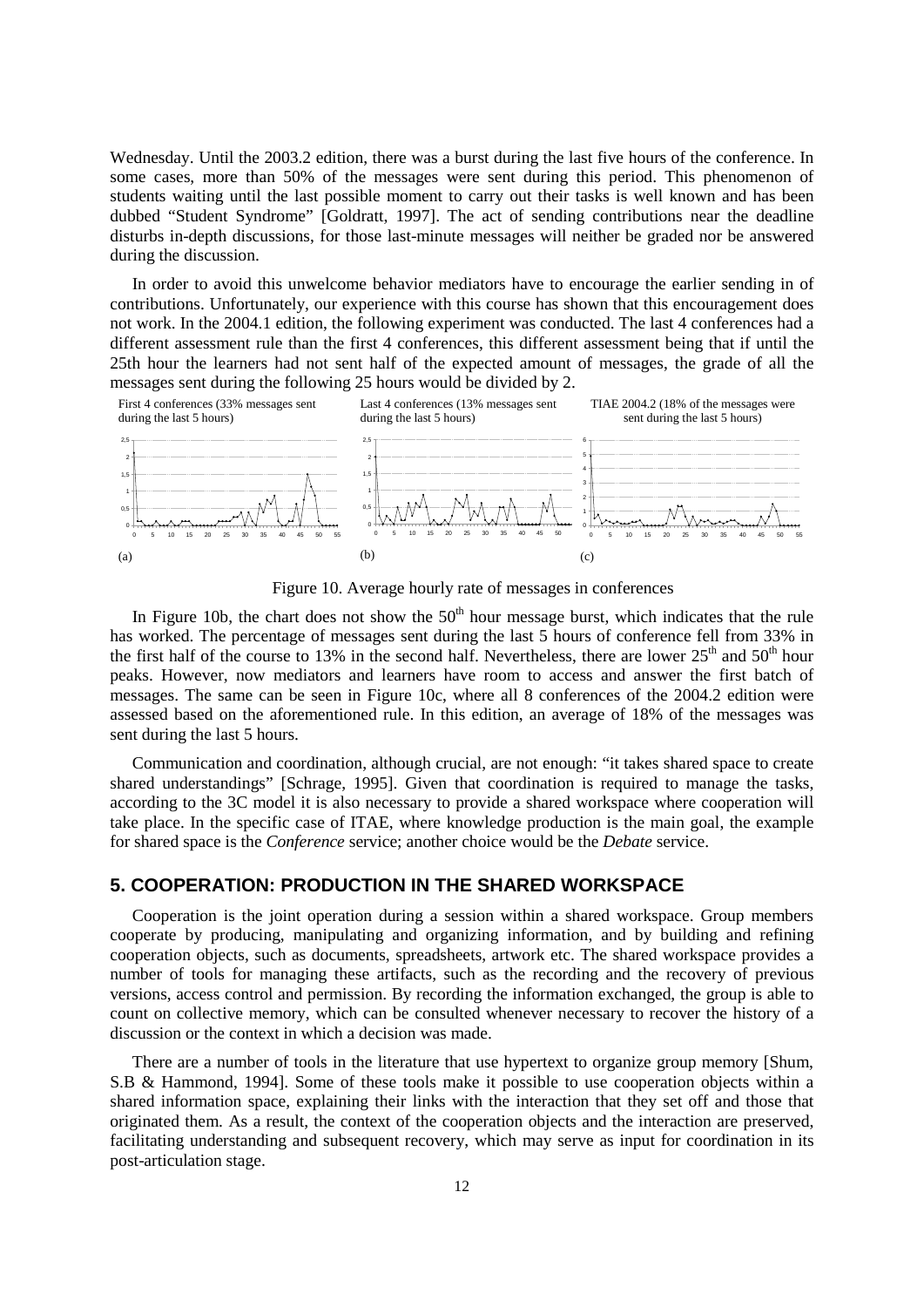Production is dependent on how the shared workspace is structured to present the cooperation objects and the interaction that is taking place there. In a face-to-face situation, a large part of how we maintain a sense of who is around and what is going on is related to being able to see and hear events or actions such as people arriving or leaving, phones ringing, conversations etc. with little conscious effort [Fitzpatrick et al., 2002]. On the other hand, in a computer-supported workspace, awareness support is less effective since the means for making information available to sensory organs are limited; however, irrelevant information can be filtered in a way that reduces distractions that usually affect face-to-face collaboration.

Individuals seek the awareness information necessary to create a shared context and to anticipate actions and requirements related to their collaboration goals. Thus, it becomes possible to interpret the intentions of the members of the group in such a way that one can provide assistance in terms of their work whenever it is convenient and needed [Baker et al., 2001].

The designer of a digital environment must identify what awareness information is relevant, how it will be obtained, where it is needed and how to display it. Excessive information can cause overload and disrupt the collaboration flow. To avoid disruption, it is necessary to balance the need to supply information with care to avoid distracting the attention required to work. The supply of information in an asynchronous, structured, filtered and summarized form can accomplish this balance [Kraut & Attewell, 1997]. The big picture should be supplied and individuals could select which parts of the information they want to work with, leaving further details to be obtained when required. There must also be some form of privacy protection. The shared space must be conceived in a way that group members could seamlessly move from awareness to work.

#### 5.1. Cooperation in the ITAE course

Knowledge and multimedia content are the ultimate production of the ITAE course. Given that the latter is created offline and outside AulaNet, we are focusing on the former, which takes place in the *Conference* service. It is worth pointing out that AulaNet does not contemplate content authoring. Learners develop educational content using their habitual tools, and the environment supports navigation around the course's shared space.

In AulaNet, services are available through a menu that resembles a remote control unit, which transfers to the learner—up to a certain point—control over the learning process. The control traditionally wielded by the teacher in a classroom is replaced by the coordination of the teacher in charge of mediating the class through knowledge. Learners begin to work in a manner that is similar to what is currently expected of them in the professional world.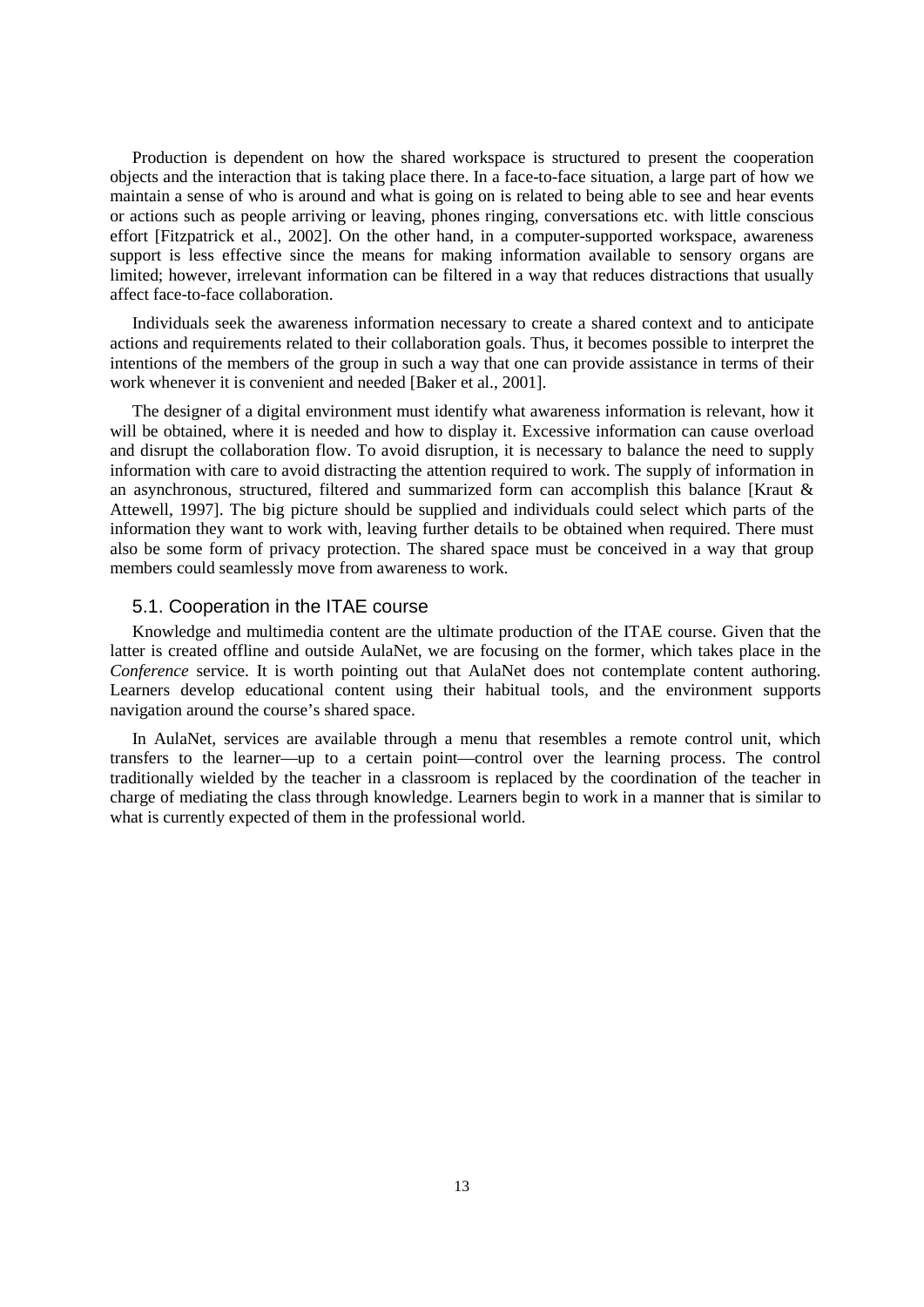

Figure 11. Conference window and remote control providing awareness information

<span id="page-13-0"></span>On the upper part of the remote control, the course's code provides contextual information. The remote control items make learners aware of the services available at a given moment. Next to each menu item there is a circular button, whose lightness changes to provide awareness information about the services, indicating the service that the learner has selected, the service where no changes have taken place since her last access or a service for which some action should be taken, thus taking the learner from awareness to work. As highlighted in [Figure 11,](#page-13-0) upon moving the mouse over the button of the *Conference*, the remote control shows that there are 20 unread messages for that learner.

The *Conference* service provides a shared workspace where learners cooperate by producing and refining knowledge by means of an argumentation process. In ITAE the conference session lasts 50 hours. Learners generate new cooperation objects, in this case conference messages. Learners also construct and handle conference messages (the cooperation objects) and receive feedback from their actions and feedthrough for their colleagues' actions by means of awareness information. In the conference shared space, awareness information about the cooperation objects is displayed, including their authorship, date, category, subject and the assessment made by course mediators. The 3Cs for the conferences are shown in [Figure 12.](#page-14-0)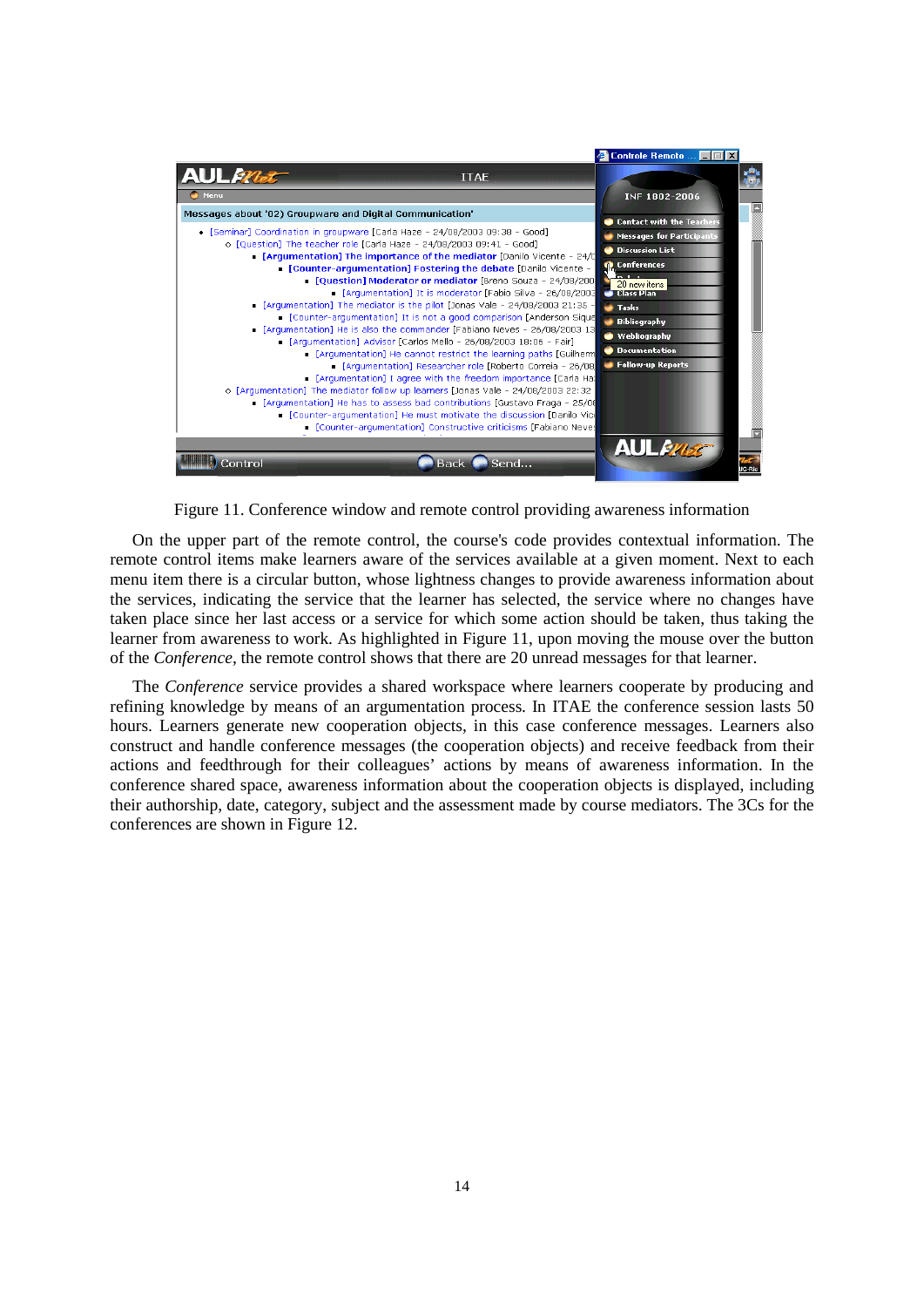

Figure 12. Production in the *Conference* shared workspace

<span id="page-14-0"></span>The register of group interactions is filed, catalogued, categorized and structured within cooperation objects. This is how group memory is saved in AulaNet. Ideas, facts, questions, points of view, conversations, discussions, decisions, etc. are retrievable, providing a history of the collaboration and the context in which learning took place [Kanselaar et al., 2003].

## **6. DESIGN AND IMPLEMENTATION ISSUES**

During the design and implementation of groupware, the designer must have in mind that collaborative applications must be flexible enough to adapt to group characteristics and to the evolution of work processes. Although there is no way to foresee all features that will be demanded from a groupware application, different groupware products share a number of characteristics.

This scenario is suitable for the application of component-based development techniques, which provide the flexibility needed in projects with changing requirements [Szyperski, 1999]. Groupware services can be seen as groupware components that are plugged and unplugged from the system. The system's architecture comprises component frameworks, which define overall invariants and protocols for plugging components. "Without an adequate architectural framework, the construction of groupware and general interactive systems is hard to achieve, the resulting software is difficult to maintain and interactive refinement is hard to obtain" [Calvary et al., 1997].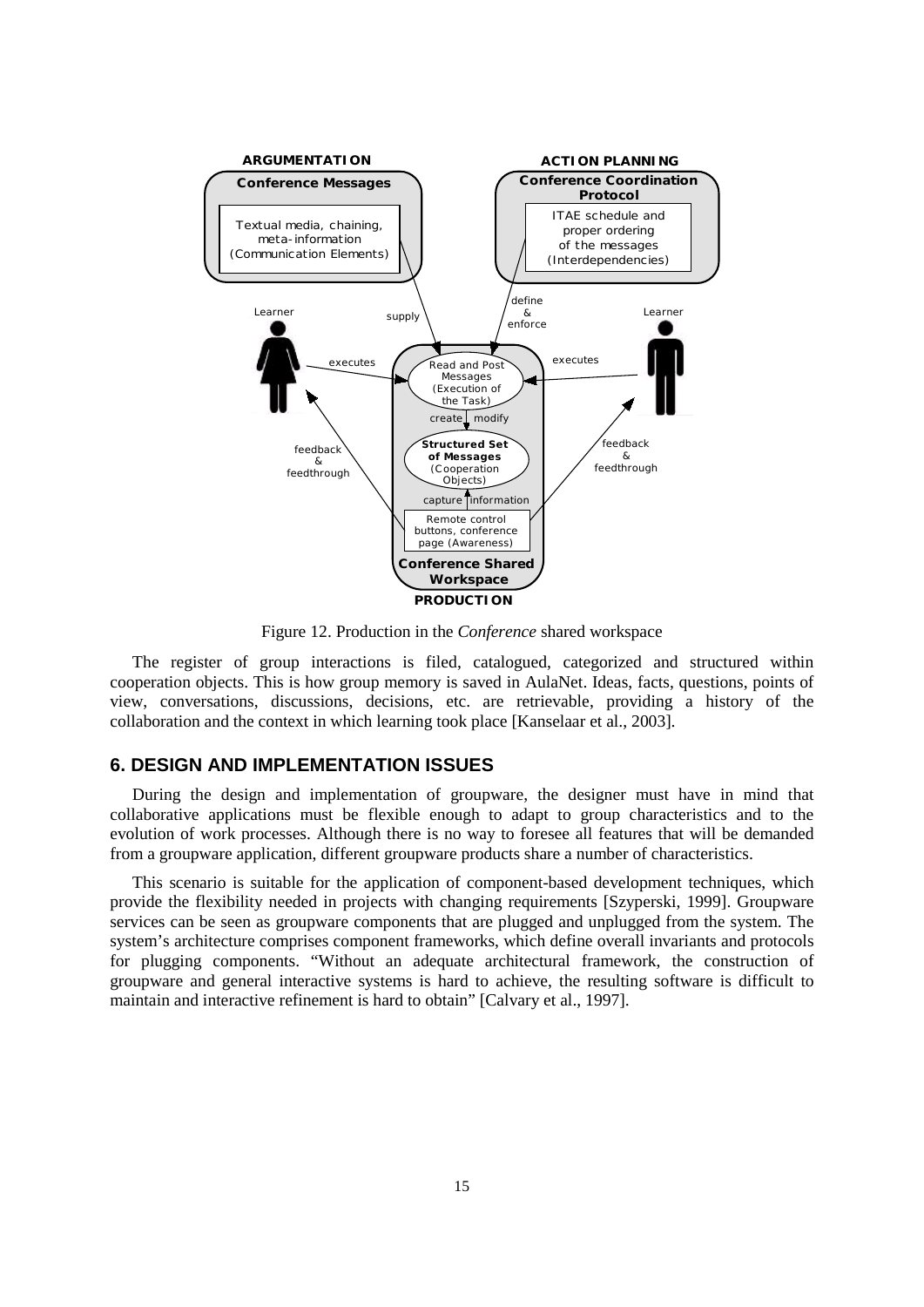

<span id="page-15-0"></span>Figure 13. AulaNet's system architecture (for the sake of clarity only a few services were listed).

In AulaNet's architecture, the AulaNet component framework defines the general functionalities common to all services, such as service interaction management and data sharing. Currently, there are three different families of services: collaboration, administrative and guest services, which correspond to component frameworks that deal with characteristics specific to each service [\(Figure 13\)](#page-15-0). The first family of services is used by teachers and learners to support collaborative learning activities; the second is used by the environment administrator to manage and configure its functionalities and data; and the third aggregates the functionalities that are used by visitors, such as FAQ, contact with the administrator, bug report, course listing and enrollment, etc.



Figure 14. Architecture of a collaboration service.

<span id="page-15-1"></span>Current AulaNet services were also developed using a component-framework-based architecture, as can be seen in [Figure 14.](#page-15-1) There is a common structure implemented by the collaboration framework, which defines the skeleton of the services, and plugged to this framework there are the communication, the coordination and the cooperation component frameworks, which support each C. Class frameworks are used to implement components, which are plugged to the corresponding Cframework and implement the specific functionalities of the service.

For example, using the communication class framework, the developer implements components for synchronous and asynchronous communication, message transmission, commitment management, etc. Using coordination class framework, components for task management, participation follow-up, workflow, etc. are implemented. Using cooperation class framework, components for managing the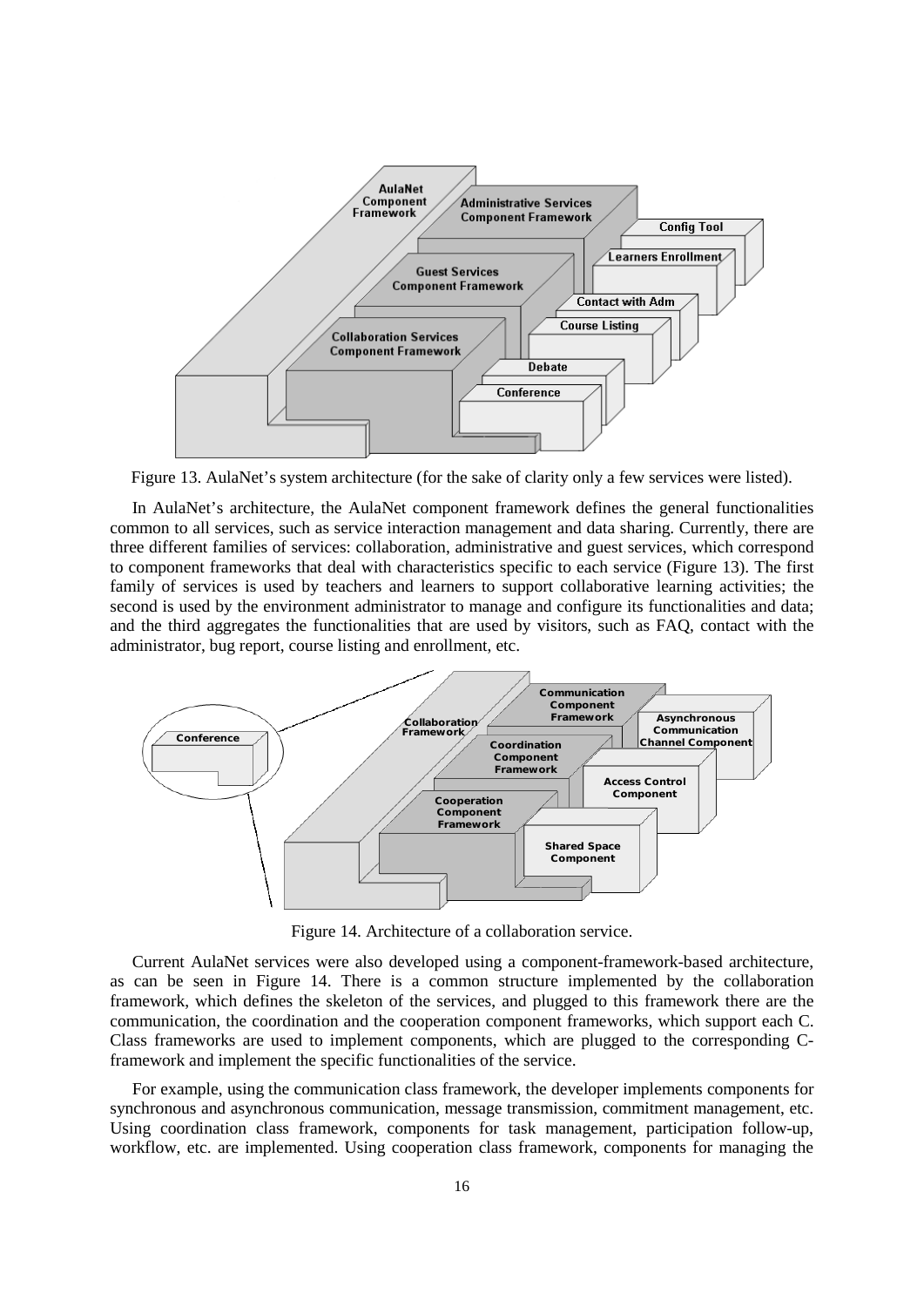shared space and its awareness elements, version management, among others are implemented. In the next subsection, the AulaNet *Debate* service is used to exemplify the composition of the service using the instantiated components.

The AulaNet component framework comprises six main components: Service Manager, Security Manager, Session Manager, Interface Component Library, Domain Object Library and Infrastructure Component Library. The Service Manager is responsible for version control, name control, installation of new services, service aggregation, communication between services, remote localization, etc. The Security Manager handles identification, authentication and access control for each user, as well as data cryptography. The Session Manager keeps a given set of values persistent from one call to another among those made by the same user. The Interface Component Library provides interface elements that are used in the services, facilitating the update of an element, enforcing interface consistency and standardization, making the use of specific components for mobile devices possible and supporting the change of the entire environment's skin. This library also stores service interface texts, because of the use of multiple languages and text customization. The Domain Object Library contains objects that represent the data model that is shared by services, enabling the reuse of the data model and supporting the persistence of shared objects and tools. This library contains mechanisms for replication and concurrency control. To facilitate service implementation and to group features that are common to different services, AulaNet has an Infrastructure Component Library, which supports the sending of messages and error handling, among others.

A thin-client strategy was adopted on AulaNet's architecture, that is, most of the processing takes place in the server, leaving to the client the task of displaying the user interface. This strategy is especially useful in a learning environment, because its users are not necessarily from technologyrelated areas and this approach requires minimum installation and configuration on the client side. Using a web browser, users interact with AulaNet and its services. Some services—such as *Debate* require components being executed on the client side. In these cases, the architecture supplies the client/server communication resources by means of applets running on the client machine.

Component-based development allows us to have a flexible set of services that can be used within AulaNet. The environment provides a standard set of services that can be adapted to each AulaNet server. It is also possible to develop new services, even without knowing the internal implementation of AulaNet. There is only one set of interfaces that should be maintained to enable communication between AulaNet and its services. This also allows for the use of tools that were not originally developed to be used with AulaNet by implementing some classes that satisfy the required interfaces and mediate the communication between the environment and the tools.

#### 6.1. The Debate Service Case Study

AulaNet services are composed of components plugged to component frameworks. For example, a previous version of the AulaNet *Debate* service, denominated Mediated Chat 1.0 (MC1), was implemented with a communication component, which implemented synchronous communication protocols, and a cooperation component, which implemented the shared space, as can be seen in [Figure 15](#page-17-0) [Pimentel et al., 2003]. The communication component implements the *Debate*'s communication elements shown in Table 1, namely textual media, linear conversation structure, metainformation and block transmission mode.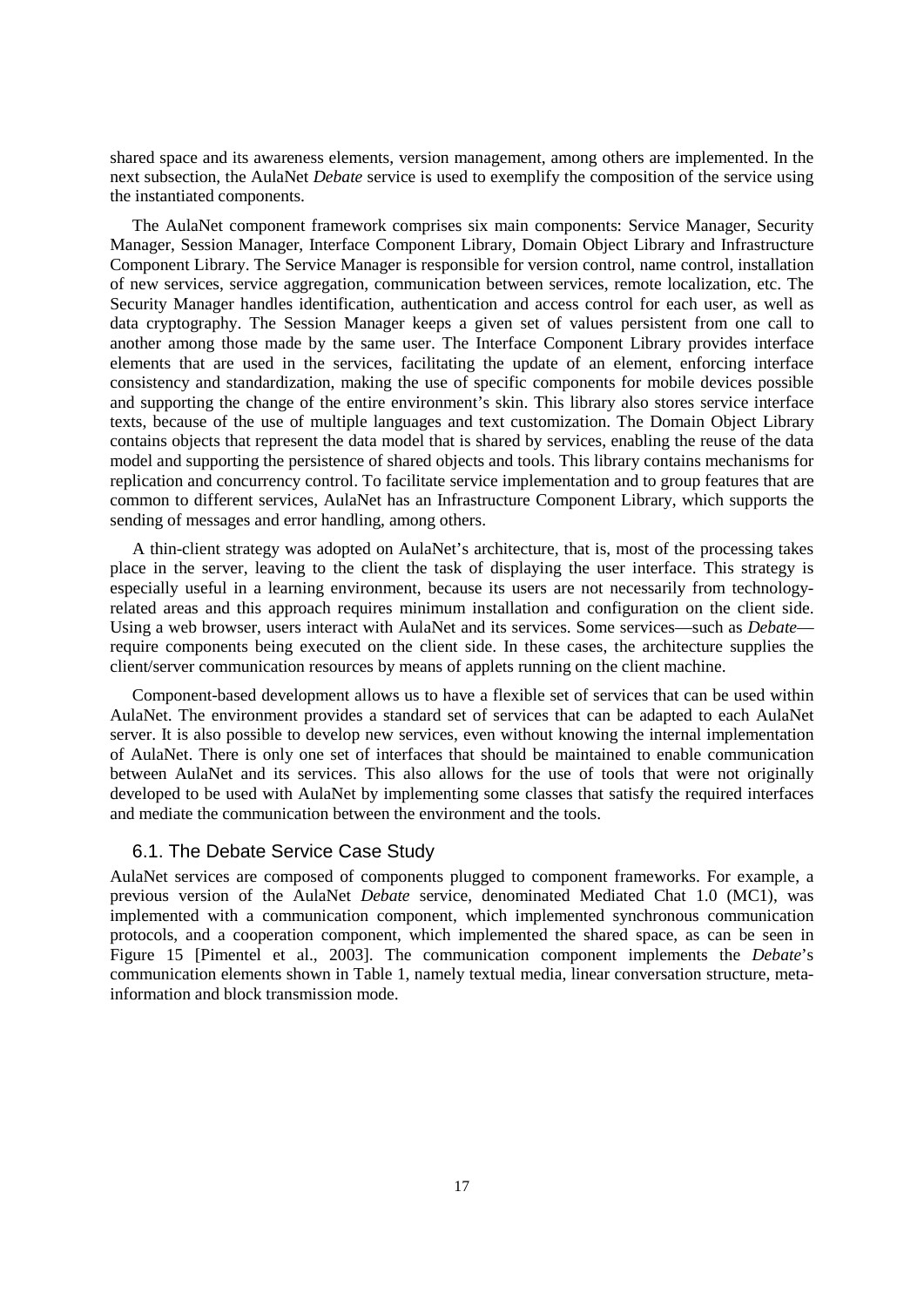

Figure 15. Implementation of the *Debate* component: Mediated Chat 1.0 (MC1).

<span id="page-17-0"></span>The MC1 user interface was presented in [Figure 4b](#page-4-0). It is a plain chat tool that provides a text box, where learners type their messages, a text area, where messages are posted, and another area where the learners present in that chat session are listed.

Given the evolutionary nature of the ITAE course, the debate procedure changed and, unfortunately, the MC1 tool could not support it anymore. [Figure 16](#page-18-0) shows the new debate coordination protocol. The tasks are organized as follows. The mediators declare the debate session initiated. Then, the Moderator—role performed by one of the learners—posts a summary of the conference's discussion followed by a question related to it. Next, each learner posts a contribution commenting on that question. After all learners have sent their comments, the group chooses one contribution to be further discussed. Then, they all become involved in a free discussion. Finally, they draw their conclusions. This cycle—question, comments, vote, free discussion and conclusions—is repeated for each new question. Concluding the debate, the mediators declare the end of the session and later on appraise learners' participation.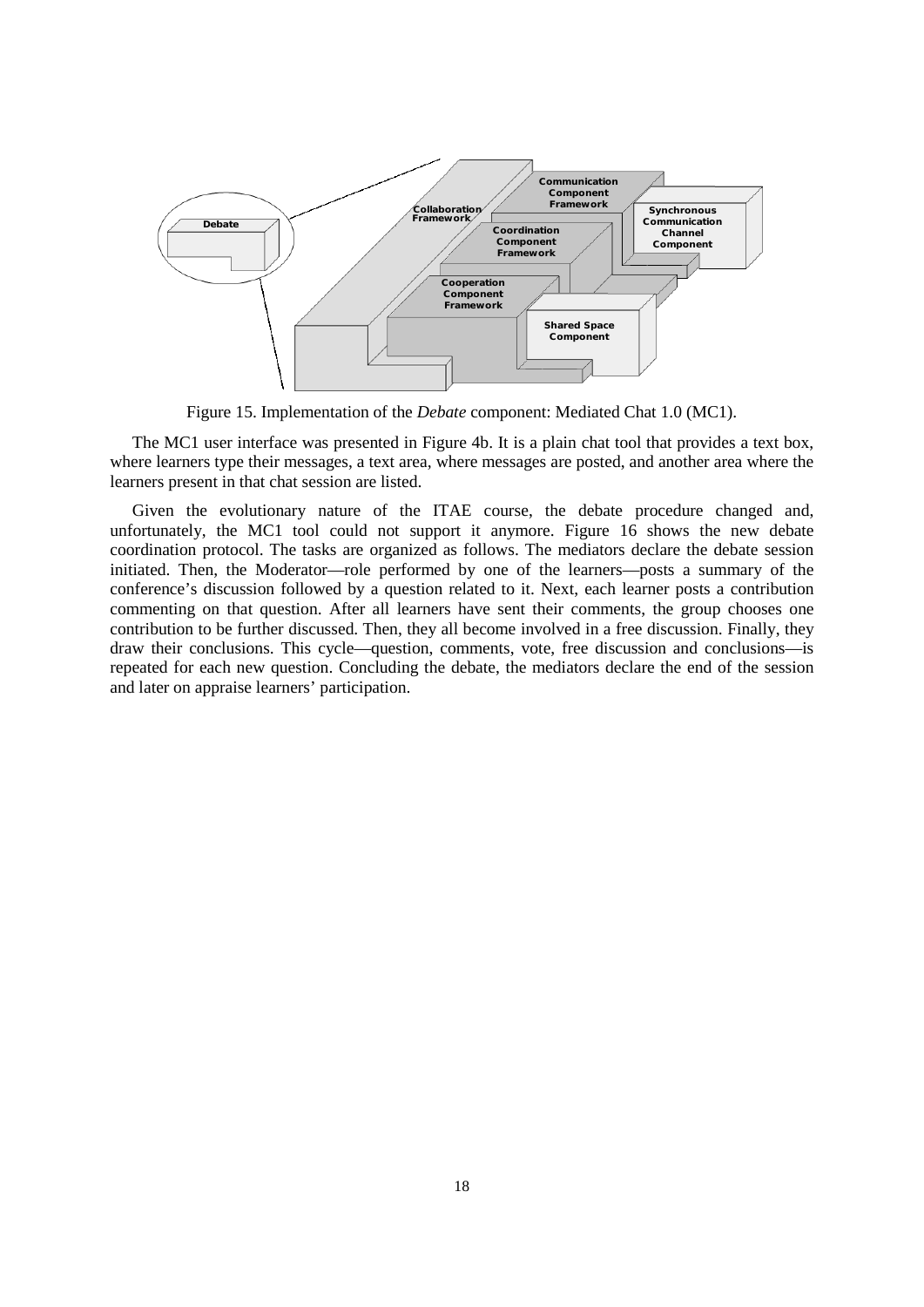

Figure 16. ITAE debate coordination protocol.

<span id="page-18-0"></span>For that purpose, in the current version of the *Debate* service, denominated Mediated Chat 2.0 (MC2) and presented in [Figure 17,](#page-18-1) the shared space was enhanced with new awareness information, such as session title, message time stamp, identification of mediators and participation order. Coordination mechanisms incorporated into the *Debate* service are used to implement the coordination protocol modeled in [Figure 16.](#page-18-0)

<span id="page-18-1"></span>

Figure 17. Mediators interface of the MC2 *Debate* service.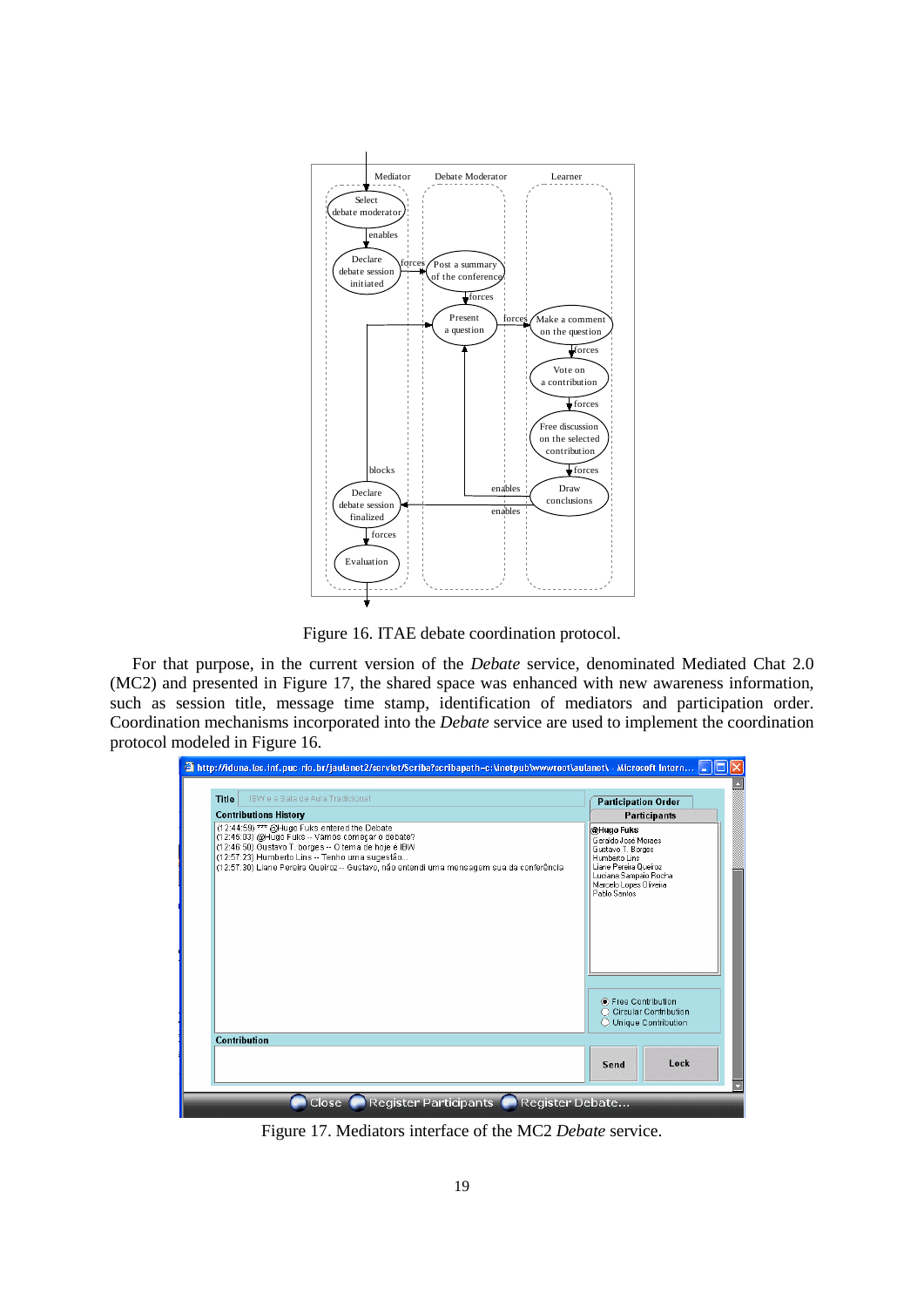The *circular contribution* is used in the "Commenting on the question" task; *unique contribution* is used in "Vote on a contribution"; and *free contribution* is used in the "Free discussion" and "Conclusions" tasks. For the tasks "Select debate moderator", "Declare debate session initiated", "Declare debate session finalized" and "Evaluation", mediators lock the shared space, obtaining exclusive access to it and thus avoiding parallel conversations.



Figure 18. Implementation of the *Debate* component: Mediated Chat 2.0 (MC2).

<span id="page-19-0"></span>MC2 was implemented with the same communication component as MC1, which implements synchronous communication protocols, a new cooperation component, which implements the shared space enhanced by new awareness information, and a coordination component, which implements the floor control techniques, as can be seen in [Figure 18.](#page-19-0) This way, a communication service was enhanced without changing any communication element, only dealing with the other elements of the 3C collaboration model.

## **7. CONCLUSION**

Groupware systems are evolutionary because the composition and the characteristics of workgroups change with time, as well as the tasks that need to be executed. For this reason, even if a groupware designer is able to develop an "optimal" application for a group, it will eventually become inadequate due to new situations and problems that certainly will appear.

Ideally, groupware should be prototyped [Schrage, 1996] because collaborative systems are especially prone to failure [Grudin, 1989], hence demanding iterative evaluation during their development. However, given the excessive cost of throwing code away, as demanded by "pure" prototyping [Brooks, 1975], an incremental model can be considered more adequate, leading to the development of more advanced prototypes in the subsequent cycles.

The AulaNet environment has been developed by means of prototyping and its functionalities have been implemented evolutionarily. The evolution in the collaboration support offered by the environment has deemed the application's code tightly integrated and with low cohesion. Technical aspects of synchronism and sharing were present throughout the whole code, being mixed with collaboration support. Changes in the environment were reflected in diverse parts of the code and caused undesired side effects, thus making the environment's evolution difficult.

In face of construction and maintenance difficulties, the groupware developer spent more time dealing with technical difficulties than moderating and providing support to the interaction among users. Such problems led to the need to create a quicker and more effective way to develop groupware in which low-level complexities resulting from distributed and multi-user systems were encapsulated into infrastructure components of the architecture. Besides, the concepts of the domain's modeling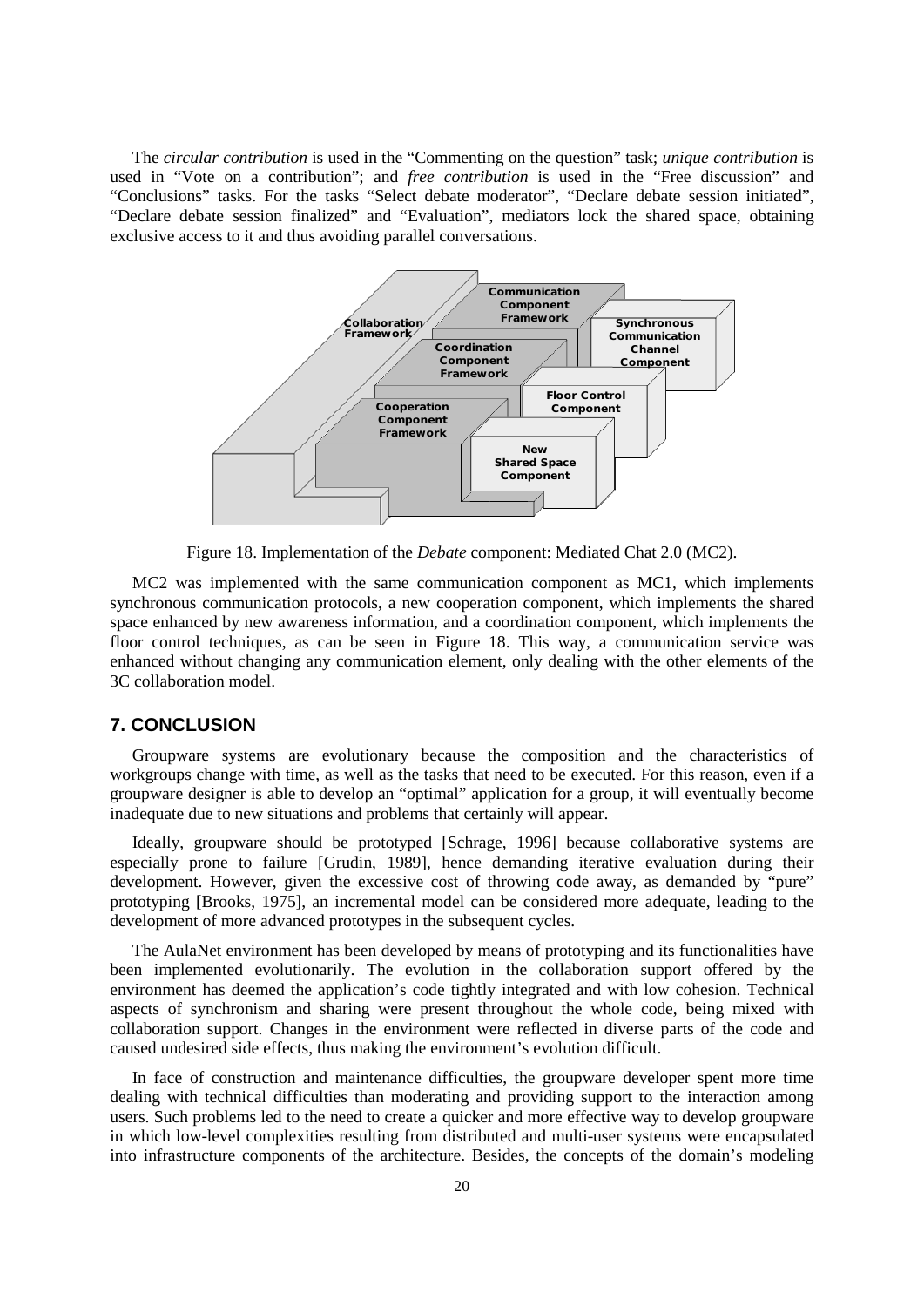should permeate all other activities and artifacts of the application's development. This way, the modeling done during the domain analysis could be mapped to implementation, thus increasing productivity in groupware development and maintenance and making the applications more adequate to the users' collaboration needs.

The 3C collaboration model defines three types of services that a groupware may support. The concepts and representation models described in this paper can be used to guide the functional specification and to provide a common language for representing and describing the collaboration aspects of a workgroup. The application of the 3C model was illustrated throughout this paper using the AulaNet learning environment and the ITAE course. The groupware component system architecture used in the AulaNet environment mirrors the 3C model. Communication, coordination and cooperation functionalities were directly mapped to the implementation of AulaNet's collaboration services. The redesign of the AulaNet *Debate* service illustrates this mapping and the modularity achieved using the component system architecture.

The 3C model and component-based architecture may be instrumental in the incremental groupware development cycle, which could be based on the spiral software-development model [Boehm, 1988] and combine the classical sequential model with the iterative behavior of incremental prototyping [\(Figure 19\)](#page-20-0).



Figure 19. Groupware development cycle.

<span id="page-20-0"></span>Considering domain analysis as the process of identifying, collecting, organizing and representing relevant information in a domain based on the study of existing systems and their development histories, knowledge captured from domain experts, underlying theory and emerging technology within a domain [Hess et al, 2000], it could be supported by the 3C collaboration model. The 3C model also guides the subsequent stages of groupware development.

General groupware requirements [Schmidt & Rodden, 1996] [Mandviwalla & Olfman, 1994] that are elicited in the requirement-analysis stage are seldom clear enough to enable a precise specification of system behavior. Incremental prototyping makes it possible to constantly evaluate and validate the design and implementation, thus counterbalancing the need to have a complete set of requirements to start the design. We are currently investigating how groupware requirements could be elicited from the 3C model viewpoint.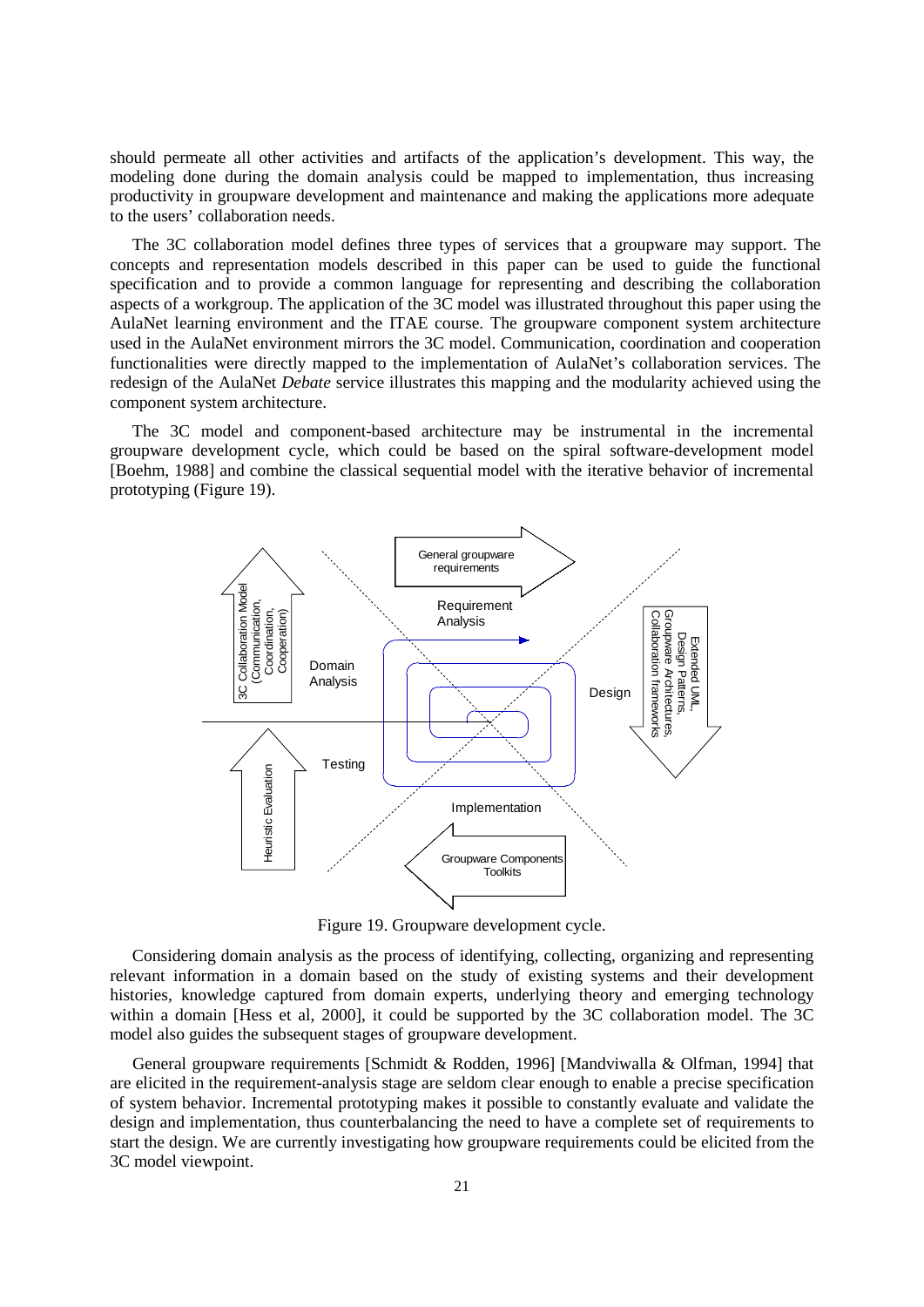There are different techniques suitable for the design stage, namely groupware design patterns [Groupware Patterns Swiki, 2005] for reusing common design approaches, UML extensions for representing specific groupware aspects of the software, groupware architectures [Tietze, 2001] [Marsic & Dorohonceanu, 2003] and groupware-related frameworks [Marsic & Dorohonceanu, 1999] [Tarpin-Bernard et al., 1998] for reusing code and infrastructure. In Section 6 of this paper we have presented a component-based architecture and collaboration framework based on the 3C model that facilitates the task of programmers, who can reuse and extend data structures provided by frameworks, leaving to the infrastructure provided by the groupware architecture the support of some specific multi-user aspects, such as data synchronization, distributed resource sharing and inter-component communication.

For the implementation stage, communication, coordination and cooperation components could be plugged to the collaboration component frameworks, as shown in the case study presented here. Toolkits [Roseman & Greenberg, 1997] and other kinds of groupware components [Hummes & Merialdo, 2000] [Stiemerling & Cremers, 2000] [Blois & Becker, 2002] are alternatives for building collaborative systems.

Given its complex interactive nature, groupware testing has not yet achieved its maturity. We are currently investigating how the 3C model may help evaluators focus their attention on the communication, coordination and cooperation aspects, guiding the detection of usability problems. Groupware heuristic evaluation [Baker, Greenberg & Gutwin, 2001] and task-based analysis [Pinelli et al, 2003] could be used to guide groupware testing.

## **ACKNOWLEDGMENTS**

The AulaNet project is partially financed by Fundação Padre Leonel Franca and by the Ministry of Science and Technology through its Program Multi-Agent Systems for Software Engineering Project (ESSMA) grant nº 552068/2002-0. It is also financed by individual grants awarded by the National Research Council to: Carlos José Pereira de Lucena nº 300031/92-0, Hugo Fuks nº 303055/02-2, Alberto Barbosa Raposo nº 305015/02-8 and Marco Aurélio Gerosa nº 140103/02-3. Thanks to Prof. Marcelo Gattass, Head of Tecgraf/PUC-Rio, a group mainly funded by Petrobras, Brazilian Oil & Gas Company.

# **REFERENCES**

- Allen, J. F. (1984): Towards a General Theory of Action and Time. *Artificial Intelligence*, Vol. 23, 1984, pp. 123-154.
- Baker, K., Greenberg, S. & Gutwin, C. (2001): Heuristic Evaluation of Groupware Based on the Mechanics of Collaboration. *8th IFIP International Conference (EHCI 2001).* Lecture Notes in Computer Science Vol. 2254, pp. 123-139, Springer-Verlag.
- Benbunan-Fich, R. & Hiltz, S. R. (1999): Impacts of Asynchronous Learning Networks on Individual and Group Problem Solving: A Field Experiment, *Group Decision and Negotiation*, Vol.8, pp. 409-426.
- Blois, A.P.T.B. & Becker, K.A. (2002): Component-based Architecture to Support Collaborative Application Design. *8th International Workshop on Groupware (CRIWG)*. Lecture Notes in Computer Science Vol. 2440, pp. 134-146, Springer-Verlag.
- Boehm, B.W. (1988): A Spiral Model of Software Development and Enhancement, *IEEE Computer*, Vol. 21, No. 5, pp. 61-72
- Borghoff, U.M. and Schlichter, J.H. (2000): *Computer-Supported Cooperative Work: Introduction to Distributed Applications*. Springer, USA.
- Brooks Jr., F.P. (1975): Plan to Throw One Away. In: *The Mythical Man-Month – Essays on Software Engineering*, chap. 11, pp. 115-123. Addison-Wesley.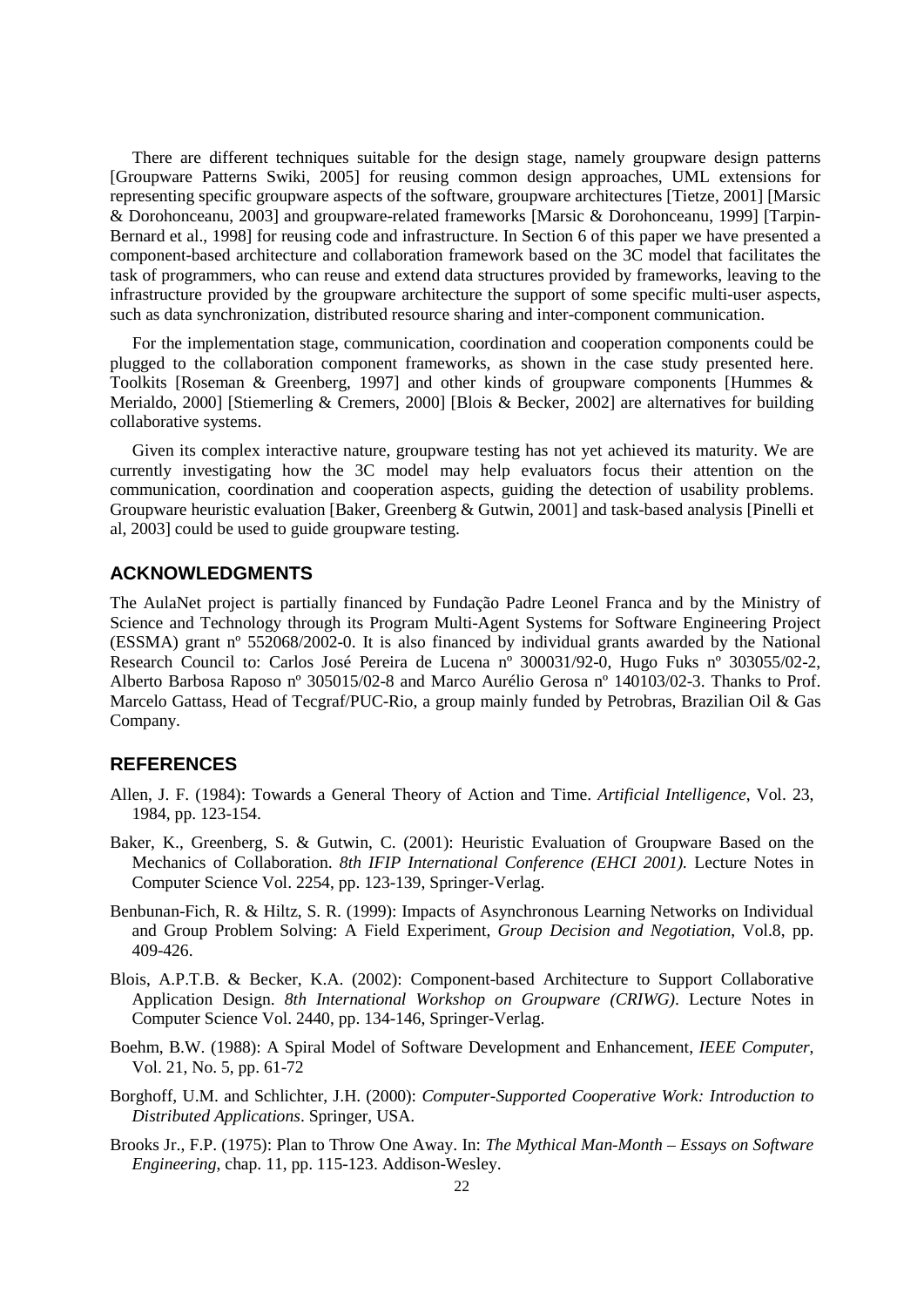- Calvary, G., Coutaz, J., Nigay, L. (1997): From Single-User Architectural Design to PAC\*: a Generic Software Architectural Model for CSCW. *Conference on Human Factors in Computing Systems (CHI'97)*, pp 242-249.
- Conklin, J. & Begeman, M. (1988) "gIBIS: A hypertext tool for exploratory policy discussion", *Conference on Computer-Supported Cooperative Work (CSCW)*, pp 140-152.
- Cunha, L.M., Fuks, H. & Lucena, C.J.P. (2003): [Setting Groups of Learners using Matchmaking](http://ritv.les.inf.puc-rio.br/groupware/publicacoes/cate2003.pdf)  [Agents.](http://ritv.les.inf.puc-rio.br/groupware/publicacoes/cate2003.pdf) *IASTED International Conference on Computers and Advanced Technology in Education (CATE 2003)*, pp 321-326.
- Dourish, P. & Belloti, V. (1992): Awareness and Coordination in Shared Workspaces. In J. Turner and R. Kraut (eds): *Conference on Computer-Supported Cooperative Work (CSCW)*, pp. 107-114.
- Edutools (2005): http://www.edutools.info (date 06/04/2005)
- Ellis, C.A. & Wainer, J. (1994): A Conceptual Model of Groupware, In T. Malone (ed): *Conference on Computer-Supported Cooperative Work (CSCW)*, pp. 79-88.
- Ellis, C.A., Gibbs, S.J. & Rein, G.L. (1991): Groupware Some Issues and Experiences. *Communications of the ACM*, Vol. 34, No. 1, pp. 38-58.
- Fitzpatrick, G., Kaplan, S., Mansfield, T. Arnold, D. & Segall, B. (2002): Supporting Public and Accessibility with Elvin: Experiences and Reflections. *Computer Supported Cooperative Work*, Vol. 11, No. 3-4, pp. 447-474
- Fuks, H. (2000): Groupware Technologies For Education In Aulanet. *Computer Applications In Engineering Education*, Vol. 8, Nos. 3-4, pp. 170-177.
- Fuks, H., Gerosa, M.A. & Lucena, C.J.P. (2002), ["The Development and Application of Distance](http://139.82.35.97/groupware/publicacoes/openlearning.pdf)  [Learning on the Internet"](http://139.82.35.97/groupware/publicacoes/openlearning.pdf), *Open Learning Journal*, Vol. 17, No. 1, pp. 23-38.
- Gerosa, M.A., Fuks, H. & Lucena, C.J.P. (2001) Use of Categorization and Structuring of Messages in order to Organize the Discussion and Reduce Information Overload in Asynchronous Textual Communication Tools. *7th International Workshop on Groupware (CRIWG)*, pp 136-141.
- Gerosa, M.A., Fuks, H. & Lucena, C.J.P. (2003): Analysis and Design of Awareness Elements in Collaboration Digital Environments: A Case Study in the AulaNet Learning Environment. *The Journal of Interactive Learning Research*, Vol. 14, No. 3, pp. 315-332.
- Gerosa, M.A., Pimentel, M., Fuks, H. & Lucena, C.J.P. (2004) Analyzing Discourse Structure to Coordinate Educational Forums. *The 7th International Conference on Intelligent Tutoring Systems (ITS-2004).* Lecture Notes on Computer Science LNCS 3220, pp. 262-272.
- Goldratt, E.M. (1997) *Critical Chain*, The North River Press Publishing Corporation, Great Barrington.
- Graham, M., Scarborough, H. & Goodwin, C. (1999): Implementing Computer Mediated Communication in an Undergraduate Course - A Practical Experience. *Journal of Asynchronous Learning Networks*, Vol. 3, No. 1, 1999, pp. 32-45.
- Groupware Patterns Swiki (2005), http://www.groupware-patterns.org (date 04/06/2005)
- Grudin, J. (1989): Why Groupware Applications Fail: Problems In Design And Evaluation. *Office: Technology and People*, Vol. 4, No. 3, pp. 245-264.
- Gutwin, C. & Greenberg, S. (2002): A Descriptive Framework of Workspace Awareness for Real-Time Groupware, *Computer Supported Cooperative Work*, Vol. 11, No. 3-4, pp. 411-446.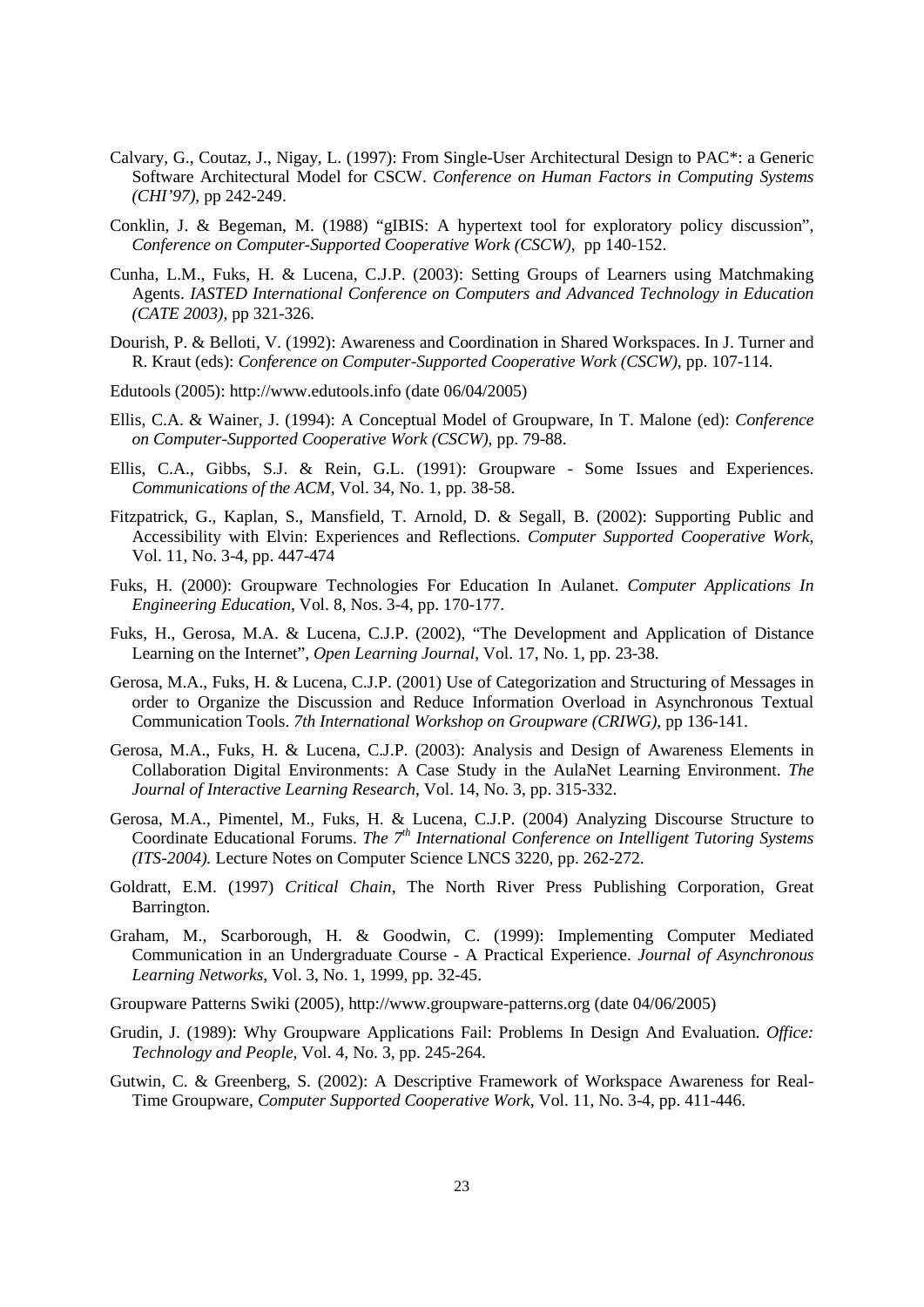- Hess, H. et al. (2000) *A Domain Analysis Bibliography*, Carnegie Mellon University/Software Engineering Institute, http://www.sei.cmu.edu/publications/documents/90.reports/90.sr.003.html, Special Report -90-SR-3.
- Hummes, J. & Merialdo, B. (2000): Design of Extensible Component-Based Groupware, *Computer Supported Cooperative Work (CSCW),* Vol. 9, No. 1, pp. 53-74.
- Kanselaar, G., Erkens, G., Andriessen, J., Prangsma, M., Veerman, A. & Jaspers, J. (2003): Designing Argumentation Tools for Collaborative Learning, *Visualizing Argumentation: Software Tools for Collaborative and Educational Sense-Making*, Kirschner, P., Shum, S. and Carr, C. (Eds.), chap. 3, Springer-Verlag.
- Kirschner, P.A., Shum, S.J.B. & Carr, C.S. (2003), *Visualizing Argumentation: Software Tools for Collaborative and Educational Sense-Making*, Springer.
- Kraut, R. E., & Attewell, P. (1997): Media use in global corporation: electronic mail and organisational knowledge, *Research milestone on the information highway*, Mahwah, NJ: Erlbaum.
- Laurillau, Y. & Nigay, L. (2002): Clover architecture for groupware, *Conference on Computer-Supported Cooperative Work (CSCW)*, pp. 236 - 245
- Mackay, W. E. (1999): Media Spaces: environments for Informal Multimedia Interaction. In M. Beaudouin-Lafon (ed): *Computer Supported Co-operative Work (Trends in Software: 7)*. John Wiley & Sons, England, pp. 55-82.
- Malone, T.W. & Crowston, K. (1990): What is Coordination Theory and How Can It Help Design Cooperative Work Systems? *Conference on Computer-Supported Cooperative Work (CSCW)*, pp. 357-370.
- Mandviwalla, M. & Olfman, L. (1994): What do groups need? A proposed set of generic requirements. *ACM Transactions on Computer-Human Interaction*, Vol. 1, No. 3, pp. 245-268.
- Marsic, I. & Dorohonceanu, B. (1999): An Application Framework for Synchronous Collaboration using Java Beans, *Proceedings of the Hawaii International Conference On System Sciences*.
- Marsic, I. & Dorohonceanu, B. (2003): Flexible User Interfaces for Group Collaboration. *International Journal of Human-Computer Interaction*, Vol. 15, No. 3, pp. 337-360.
- Pimentel, M.G., Fuks, H. & Lucena, C.J.P. (2003): Co-text Loss in Textual Chat Tools. *Proceedings of the 4th International and Interdisciplinary Conference on Modeling and Using Context* (CONTEXT), Lecture Notes in Artificial Inteligence 2680, pp. 483-490.
- Pinelle, D., Gutwin, C. & Greenberg, S. (2003), Task Analysis for Groupware Usability Evaluation: Modelling Shared-Workspace task with the Mechaniscs of Collaboration. *ACM Transactions on Computer-Human Interaction (TOCHI)*, Vol. 10, Issue 4, pp. 281-311.
- Raposo, A.B. & Fuks, H. (2002): Defining Task Interdependencies and Coordination Mechanisms For Collaborative Systems. In M. Blay-Fornarino, A.M. Pinna-Dery, K. Schmidt and P. Zaraté (eds): *Cooperative Systems Design (Frontiers In Artificial Intelligence and Applications Vol. 74)*. IOS Press, Amsterdam, pp. 88-103.
- Roseman, M. & Greenberg, S. (1997): Building Groupware with GroupKit, *Tcl/Tk Tools*, Harrison, M. (ed), Chap. 15, pp. 535-564, O'Reilly Press.
- Schmidt, K. & Rodden, T. (1996): Putting it all Together: Requirements for a CSCW Platform. In: Shapiro, D., Tauber, M., Traunmüller, R. (eds.): *The Design of Computer Supported Cooperative Work and Groupware Systems*. North Holland, Holland, pp. 157-176.
- Schmidt, K. & Simone, C. (1996): Coordination mechanisms: Towards a conceptual foundation of CSCW systems design. *Computer Supported Cooperative Work,* Vol. 5, No. 2-3, pp. 155-200.